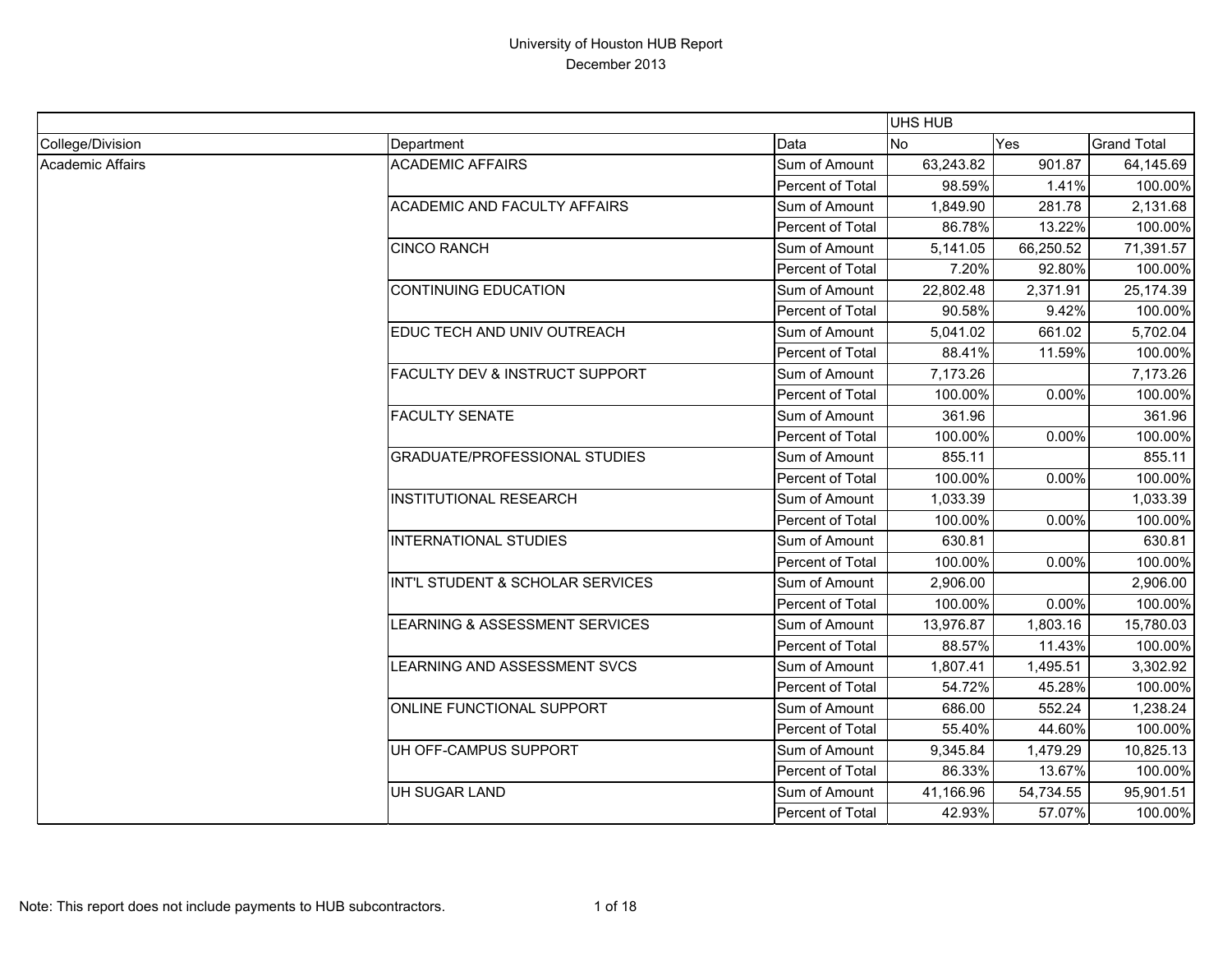|                                   |                                               |                         | <b>UHS HUB</b> |            |                    |
|-----------------------------------|-----------------------------------------------|-------------------------|----------------|------------|--------------------|
| College/Division                  | Department                                    | Data                    | <b>No</b>      | Yes        | <b>Grand Total</b> |
| <b>Academic Affairs</b>           | UNDERGRADUATE SCHOLARS                        | Sum of Amount           | 735.73         |            | 735.73             |
|                                   |                                               | Percent of Total        | 100.00%        | 0.00%      | 100.00%            |
|                                   | UNDERGRADUATE STUDIES                         | Sum of Amount           | 255.64         |            | 255.64             |
|                                   |                                               | <b>Percent of Total</b> | 100.00%        | 0.00%      | 100.00%            |
|                                   | <b>WRITING CENTER</b>                         | Sum of Amount           | 698.55         |            | 698.55             |
|                                   |                                               | Percent of Total        | 100.00%        | 0.00%      | 100.00%            |
| Academic Affairs Sum of Amount    |                                               |                         | 179,711.80     | 130,531.85 | 310,243.65         |
| Academic Affairs Percent of Total |                                               |                         | 57.93%         | 42.07%     | 100.00%            |
| <b>Administration and Finance</b> | <b>ADMINISTRATION &amp; FINANCE</b>           | Sum of Amount           | 3,721.05       | 590.86     | 4,311.91           |
|                                   |                                               | Percent of Total        | 86.30%         | 13.70%     | 100.00%            |
|                                   | <b>AUXILIARY SERVICES OPERATIONS</b>          | Sum of Amount           | 6,458.50       | 771.33     | 7,229.83           |
|                                   |                                               | Percent of Total        | 89.33%         | 10.67%     | 100.00%            |
|                                   | <b>BUDGET</b>                                 | Sum of Amount           | 431.53         | 95.99      | 527.52             |
|                                   |                                               | Percent of Total        | 81.80%         | 18.20%     | 100.00%            |
|                                   | <b>BUSINESS SERVICES</b>                      | Sum of Amount           | 1.59           | 1.59       | 3.18               |
|                                   |                                               | Percent of Total        | 50.00%         | 50.00%     | 100.00%            |
|                                   | CENTRAL FACILITY SERVICES                     | Sum of Amount           | 3,773.41       | 491.22     | 4,264.63           |
|                                   |                                               | Percent of Total        | 88.48%         | 11.52%     | 100.00%            |
|                                   | <b>CULLEN PERFORMANCE HALL</b>                | Sum of Amount           | 1,157.69       |            | 1,157.69           |
|                                   |                                               | Percent of Total        | 100.00%        | 0.00%      | 100.00%            |
|                                   | <b>ENTERPRISE SYSTEMS</b>                     | Sum of Amount           | 169,916.84     | 32,342.58  | 202,259.42         |
|                                   |                                               | Percent of Total        | 84.01%         | 15.99%     | 100.00%            |
|                                   | ENVIRONMENTAL HEALTH RISK MGMT                | Sum of Amount           | 3,349.70       | 245.39     | 3,595.09           |
|                                   |                                               | Percent of Total        | 93.17%         | 6.83%      | 100.00%            |
|                                   | <b>FACILITIES MANAGEMENT</b>                  | Sum of Amount           | 144,005.04     | 6,802.23   | 150,807.27         |
|                                   |                                               | <b>Percent of Total</b> | 95.49%         | 4.51%      | 100.00%            |
|                                   | <b>FACILITIES OPERATION &amp; MAINT</b>       | Sum of Amount           | 16,694.45      | 2,161.17   | 18,855.62          |
|                                   |                                               | Percent of Total        | 88.54%         | 11.46%     | 100.00%            |
|                                   | <b>FACILITIES PLANNING &amp; CONSTRUCTION</b> | Sum of Amount           | 10,624,623.42  | 12,803.52  | 10,637,426.94      |
|                                   |                                               | Percent of Total        | 99.88%         | 0.12%      | 100.00%            |
|                                   | FINANCE-A&F                                   | Sum of Amount           | 8,912.89       | 727.66     | 9,640.55           |
|                                   |                                               | Percent of Total        | 92.45%         | 7.55%      | 100.00%            |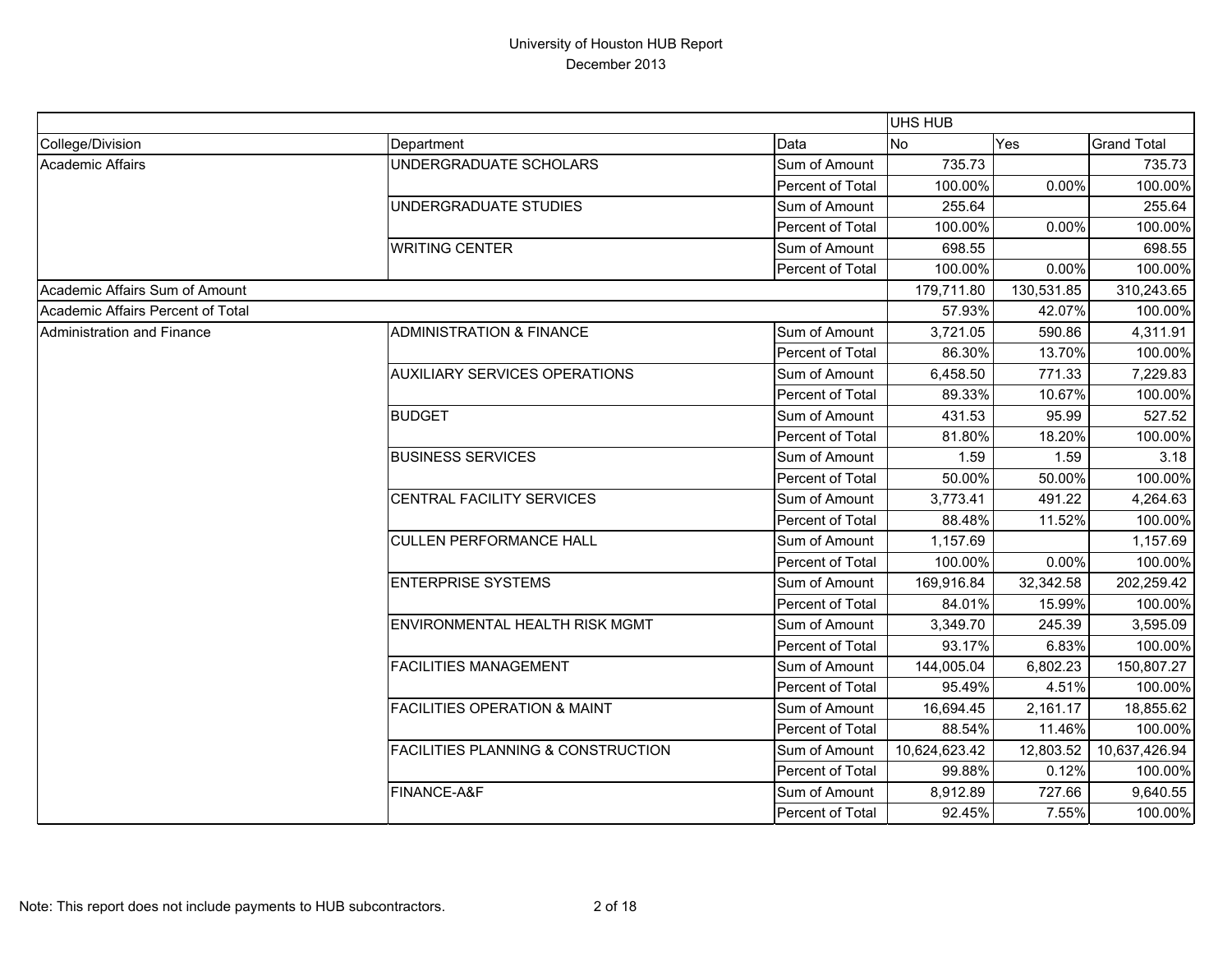|                            |                                       |                  | UHS HUB    |            |                    |
|----------------------------|---------------------------------------|------------------|------------|------------|--------------------|
| College/Division           | Department                            | Data             | No         | Yes        | <b>Grand Total</b> |
| Administration and Finance | <b>FINANCIAL REPORTING</b>            | Sum of Amount    | 338.96     |            | 338.96             |
|                            |                                       | Percent of Total | 100.00%    | 0.00%      | 100.00%            |
|                            | FIRE LIFE SAFETY SERVICES             | Sum of Amount    | 111.16     | 111.16     | 222.32             |
|                            |                                       | Percent of Total | 50.00%     | 50.00%     | 100.00%            |
|                            | HIGH PERFORMANCE COMPUTING & NETWORKS | Sum of Amount    | (4,767.84) |            | (4,767.84)         |
|                            |                                       | Percent of Total | 100.00%    | 0.00%      | 100.00%            |
|                            | <b>HUMAN RESOURCES</b>                | Sum of Amount    | 5,408.81   | 1,264.66   | 6,673.47           |
|                            |                                       | Percent of Total | 81.05%     | 18.95%     | 100.00%            |
|                            | <b>INST - BUSINESS SERVICES</b>       | Sum of Amount    | 10,400.00  |            | 10,400.00          |
|                            |                                       | Percent of Total | 100.00%    | 0.00%      | 100.00%            |
|                            | <b>KUHA RADIO</b>                     | Sum of Amount    | 10,861.63  | 173.93     | 11,035.56          |
|                            |                                       | Percent of Total | 98.42%     | 1.58%      | 100.00%            |
|                            | <b>KUHF RADIO</b>                     | Sum of Amount    | 78,178.99  | 5,532.52   | 83,711.51          |
|                            |                                       | Percent of Total | 93.39%     | 6.61%      | 100.00%            |
|                            | MINOR AND PLANNED PROJECTS            | Sum of Amount    | 361,315.31 | 148,686.85 | 510,002.16         |
|                            |                                       | Percent of Total | 70.85%     | 29.15%     | 100.00%            |
|                            | NORTH ZONE CUSTODIAL                  | Sum of Amount    | 2,317.83   |            | 2,317.83           |
|                            |                                       | Percent of Total | 100.00%    | 0.00%      | 100.00%            |
|                            | ONE CARD PROGRAM                      | Sum of Amount    | 15,542.00  |            | 15,542.00          |
|                            |                                       | Percent of Total | 100.00%    | 0.00%      | 100.00%            |
|                            | PARKING & TRANSPORTATION OPERATIONS   | Sum of Amount    | 200,604.73 | 638.61     | 201,243.34         |
|                            |                                       | Percent of Total | 99.68%     | 0.32%      | 100.00%            |
|                            | PHY PLANT-AUTOMOTIVE                  | Sum of Amount    | 75,626.27  | 947.37     | 76,573.64          |
|                            |                                       | Percent of Total | 98.76%     | 1.24%      | 100.00%            |
|                            | PHY PLANT-GROUNDS MAINT               | Sum of Amount    | 61,552.45  | 38,817.86  | 100,370.31         |
|                            |                                       | Percent of Total | 61.33%     | 38.67%     | 100.00%            |
|                            | PHY PLANT-SOLID WASTE                 | Sum of Amount    | 3,990.39   |            | 3,990.39           |
|                            |                                       | Percent of Total | 100.00%    | 0.00%      | 100.00%            |
|                            | PHYSICAL PLANT                        | Sum of Amount    | 514,845.86 | 149,542.91 | 664,388.77         |
|                            |                                       | Percent of Total | 77.49%     | 22.51%     | 100.00%            |
|                            | <b>POLICE</b>                         | Sum of Amount    | 52,640.27  | 16,361.27  | 69,001.54          |
|                            |                                       | Percent of Total | 76.29%     | 23.71%     | 100.00%            |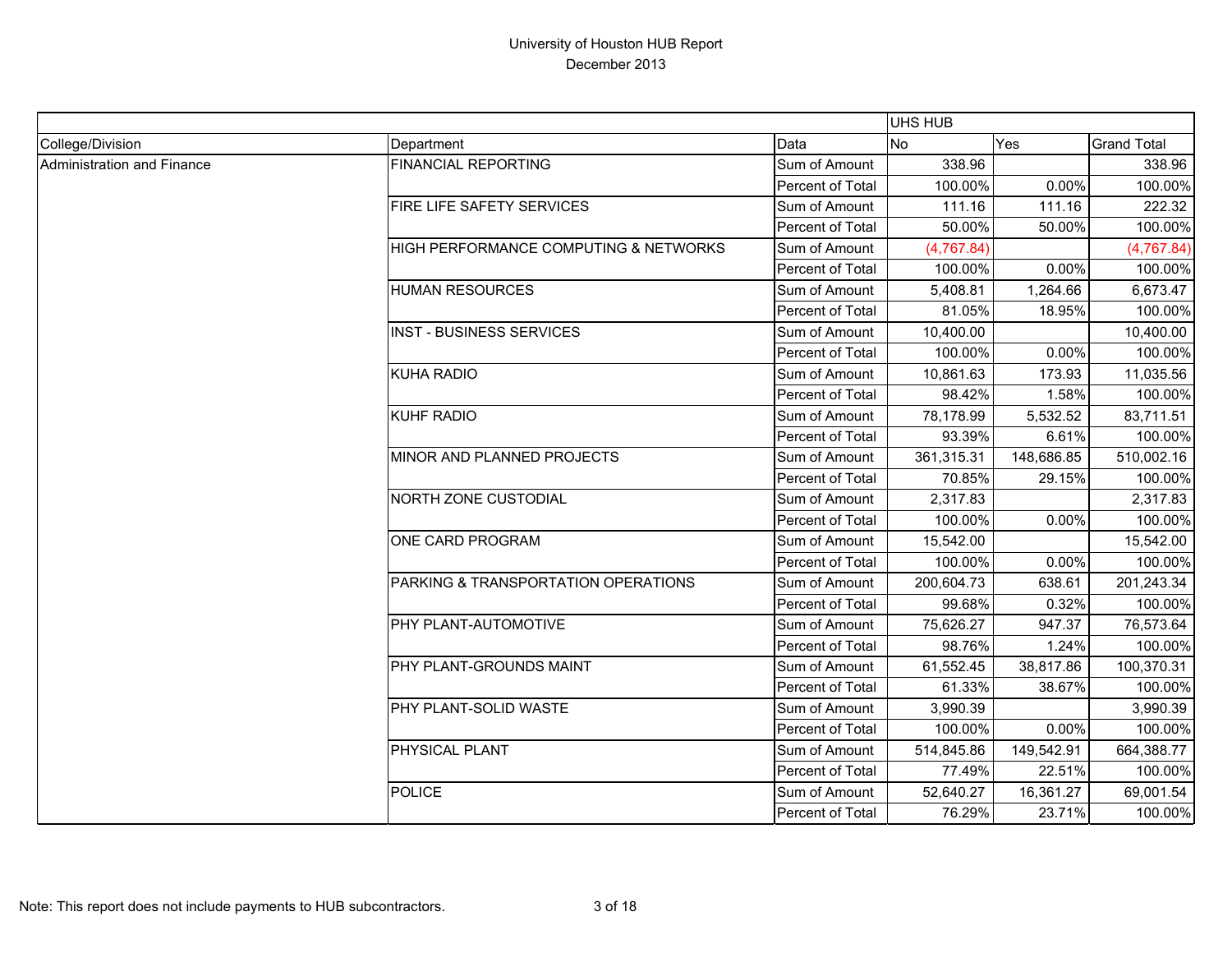|                            |                                          |                         | UHS HUB        |              |                    |
|----------------------------|------------------------------------------|-------------------------|----------------|--------------|--------------------|
| College/Division           | Department                               | Data                    | N <sub>o</sub> | Yes          | <b>Grand Total</b> |
| Administration and Finance | POSTAL SERVICES OPERATIONS               | Sum of Amount           | 20,898.24      | 100.00       | 20,998.24          |
|                            |                                          | Percent of Total        | 99.52%         | 0.48%        | 100.00%            |
|                            | PRINTING OPERATIONS                      | Sum of Amount           | 37,315.16      |              | 37,315.16          |
|                            |                                          | Percent of Total        | 100.00%        | 0.00%        | 100.00%            |
|                            | PUBLIC SAFETY SYSTEMS                    | Sum of Amount           | 39.00          | 39.00        | 78.00              |
|                            |                                          | Percent of Total        | 50.00%         | 50.00%       | 100.00%            |
|                            | PURCHASED UTILITIES                      | Sum of Amount           | 2,820.73       |              | 2,820.73           |
|                            |                                          | Percent of Total        | 100.00%        | 0.00%        | 100.00%            |
|                            | <b>REAL ESTATE SERVICES</b>              | Sum of Amount           | 3,500.00       |              | 3,500.00           |
|                            |                                          | <b>Percent of Total</b> | 100.00%        | 0.00%        | 100.00%            |
|                            | <b>RISK MANAGEMENT</b>                   | Sum of Amount           | 3,487.07       |              | 3,487.07           |
|                            |                                          | Percent of Total        | 100.00%        | 0.00%        | 100.00%            |
|                            | <b>SERVICE LEVEL AGREEMENT</b>           | Sum of Amount           | 11,143.10      | 69,271.91    | 80,415.01          |
|                            |                                          | Percent of Total        | 13.86%         | 86.14%       | 100.00%            |
|                            | <b>SKILLED TRADES</b>                    | Sum of Amount           | 13,684.86      | 26,660.00    | 40,344.86          |
|                            |                                          | Percent of Total        | 33.92%         | 66.08%       | 100.00%            |
|                            | <b>STUDENT FINANCIAL SERVICES</b>        | Sum of Amount           | 10,551.72      | 1,332.81     | 11,884.53          |
|                            |                                          | Percent of Total        | 88.79%         | 11.21%       | 100.00%            |
|                            | <b>TECHNOLOGY SERVICES &amp; SUPPORT</b> | Sum of Amount           | 314,766.08     | 1,415,150.38 | 1,729,916.46       |
|                            |                                          | Percent of Total        | 18.20%         | 81.80%       | 100.00%            |
|                            | TV PUBLIC BROADCASTING                   | Sum of Amount           | 34,969.24      | 6,728.81     | 41,698.05          |
|                            |                                          | <b>Percent of Total</b> | 83.86%         | 16.14%       | 100.00%            |
|                            | UH SPORTS AND ENTERTAINMENT SVC          | Sum of Amount           | 1,029.08       | 9,553.39     | 10,582.47          |
|                            |                                          | Percent of Total        | 9.72%          | 90.28%       | 100.00%            |
|                            | <b>UIT SECURITY</b>                      | Sum of Amount           | 1,245.06       | 780.57       | 2,025.63           |
|                            |                                          | Percent of Total        | 61.47%         | 38.53%       | 100.00%            |
|                            | UNIV INFORMATION TECH PROJECTS           | Sum of Amount           | 4,742.94       |              | 4,742.94           |
|                            |                                          | Percent of Total        | 100.00%        | 0.00%        | 100.00%            |
|                            | UNIV PROPERTY SERVICES OPERATIONS        | Sum of Amount           | 200,000.00     |              | 200,000.00         |
|                            |                                          | Percent of Total        | 100.00%        | 0.00%        | 100.00%            |
|                            | UNIVERSITY INFORMATION TECHNOLOGY        | Sum of Amount           | 7,226.30       | 892.46       | 8,118.76           |
|                            |                                          | Percent of Total        | 89.01%         | 10.99%       | 100.00%            |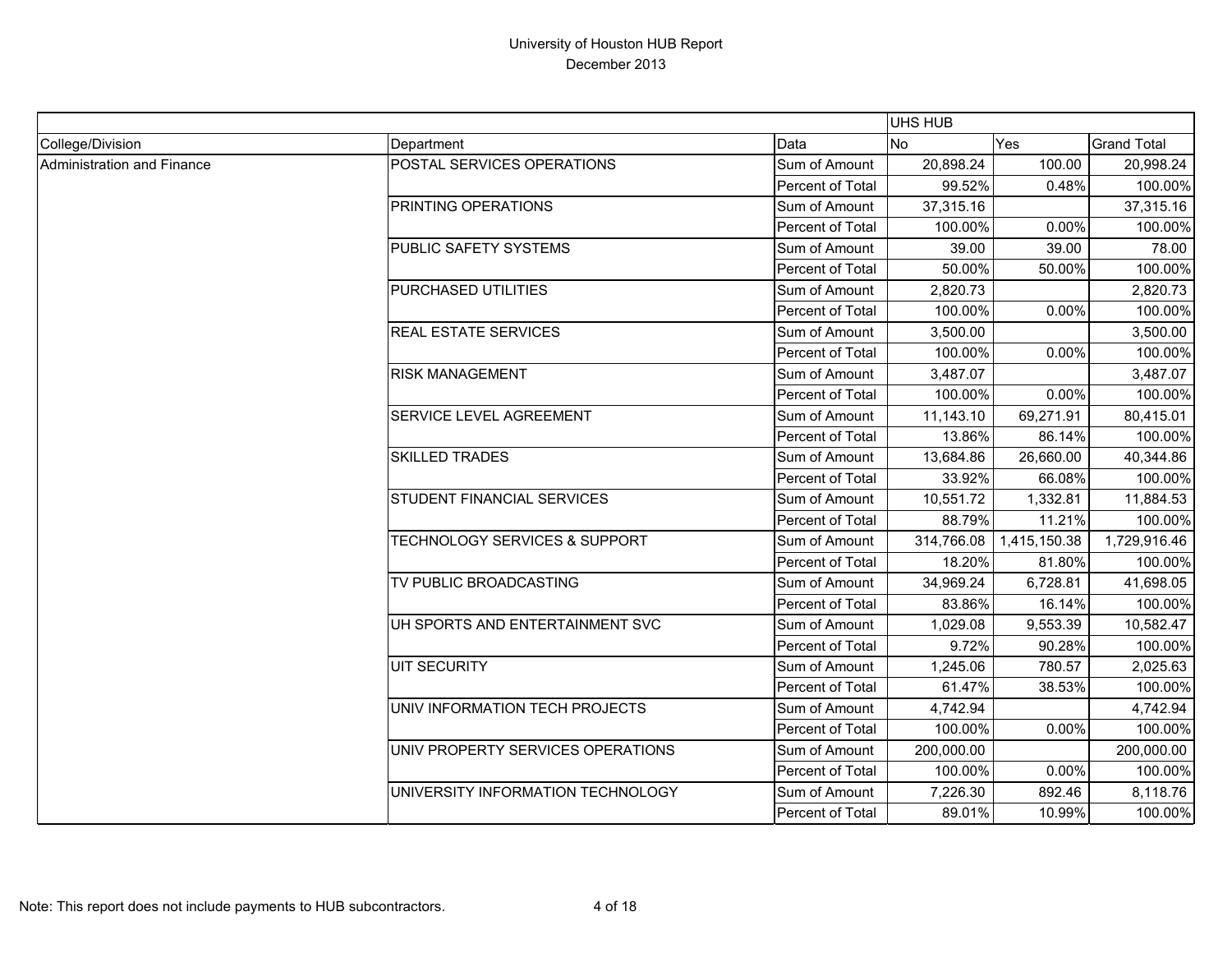|                                             |                                       |                  | UHS HUB       |              |                    |
|---------------------------------------------|---------------------------------------|------------------|---------------|--------------|--------------------|
| College/Division                            | Department                            | Data             | <b>No</b>     | Yes          | <b>Grand Total</b> |
| Administration and Finance Sum of Amount    |                                       |                  | 13,039,431.51 | 1,949,620.01 | 14,989,051.52      |
| Administration and Finance Percent of Total |                                       |                  | 86.99%        | 13.01%       | 100.00%            |
| Architecture                                | <b>ARCHITECTURE</b>                   | Sum of Amount    | 28.82         |              | 28.82              |
|                                             |                                       | Percent of Total | 100.00%       | 0.00%        | 100.00%            |
|                                             | <b>DEAN, ARCHITECTURE</b>             | Sum of Amount    | 47,740.92     | 1,515.36     | 49,256.28          |
|                                             |                                       | Percent of Total | 96.92%        | 3.08%        | 100.00%            |
| Architecture Sum of Amount                  |                                       |                  | 47,769.74     | 1,515.36     | 49,285.10          |
| <b>Architecture Percent of Total</b>        |                                       |                  | 96.93%        | 3.07%        | 100.00%            |
| <b>Business Administration</b>              | <b>ACCOUNTANCY AND TAXATION</b>       | Sum of Amount    | 6,464.43      | 720.87       | 7,185.30           |
|                                             |                                       | Percent of Total | 89.97%        | 10.03%       | 100.00%            |
|                                             | <b>ACCOUNTING CERTIFICATE PROGRAM</b> | Sum of Amount    | 2,444.37      |              | 2,444.37           |
|                                             |                                       | Percent of Total | 100.00%       | 0.00%        | 100.00%            |
|                                             | <b>BAUER CAREER SERVICES CTR</b>      | Sum of Amount    | 7,735.53      | 2,082.92     | 9,818.45           |
|                                             |                                       | Percent of Total | 78.79%        | 21.21%       | 100.00%            |
|                                             | <b>BAUER COMMUNICATIONS</b>           | Sum of Amount    | 5,068.45      | 5,036.03     | 10,104.48          |
|                                             |                                       | Percent of Total | 50.16%        | 49.84%       | 100.00%            |
|                                             | <b>BAUER DIVISION OF TECHNOLOGY</b>   | Sum of Amount    | 7,571.24      | 855.70       | 8,426.94           |
|                                             |                                       | Percent of Total | 89.85%        | 10.15%       | 100.00%            |
|                                             | <b>BAUER EXTERNAL RELATIONS DEPT</b>  | Sum of Amount    | 263.20        | 263.20       | 526.40             |
|                                             |                                       | Percent of Total | 50.00%        | 50.00%       | 100.00%            |
|                                             | <b>BAUER MARKETING INITIATIVES</b>    | Sum of Amount    | 8,533.04      | 770.00       | 9,303.04           |
|                                             |                                       | Percent of Total | 91.72%        | 8.28%        | 100.00%            |
|                                             | DEAN'S OFFICE, BAUER COLLEGE          | Sum of Amount    | 203,599.65    | 6,424.07     | 210,023.72         |
|                                             |                                       | Percent of Total | 96.94%        | 3.06%        | 100.00%            |
|                                             | <b>DECISION AND INFORMATION SCIEN</b> | Sum of Amount    | 16,835.30     | 844.52       | 17,679.82          |
|                                             |                                       | Percent of Total | 95.22%        | 4.78%        | 100.00%            |
|                                             | <b>EXECUTIVE DEGREE PROGRAMS</b>      | Sum of Amount    | 15,564.77     | 4,290.00     | 19,854.77          |
|                                             |                                       | Percent of Total | 78.39%        | 21.61%       | 100.00%            |
|                                             | <b>FINANCE-BAUER COLLEGE</b>          | Sum of Amount    | 2,073.79      | 658.48       | 2,732.27           |
|                                             |                                       | Percent of Total | 75.90%        | 24.10%       | 100.00%            |
|                                             | MANAGEMENT-BAUER COLLEGE              | Sum of Amount    | 1,924.49      | 628.20       | 2,552.69           |
|                                             |                                       | Percent of Total | 75.39%        | 24.61%       | 100.00%            |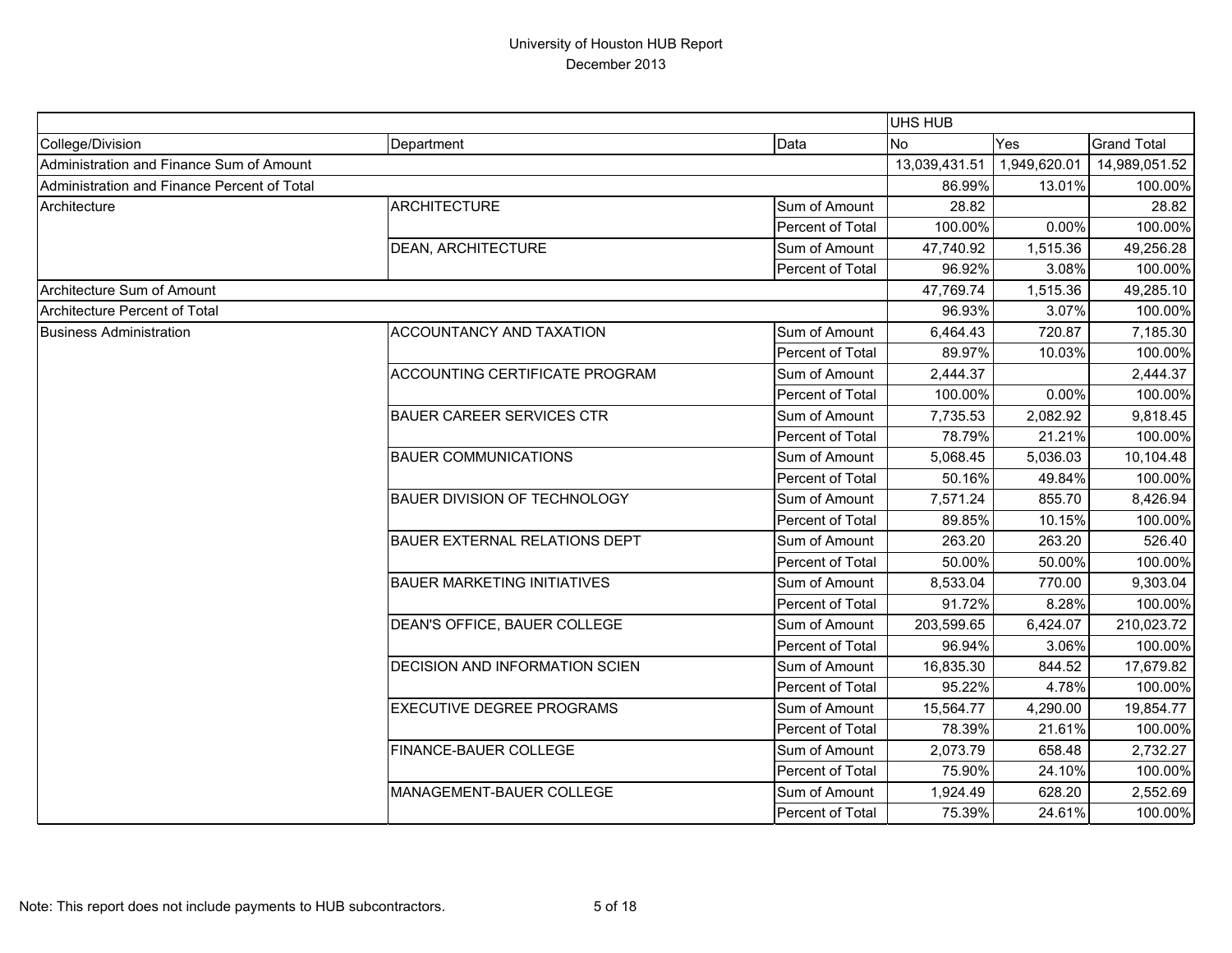|                                                 |                                              |                  | UHS HUB    |           |                    |
|-------------------------------------------------|----------------------------------------------|------------------|------------|-----------|--------------------|
| College/Division                                | Department                                   | Data             | No         | Yes       | <b>Grand Total</b> |
| <b>Business Administration</b>                  | MARKETING-BAUER COLLEGE                      | Sum of Amount    | 7,050.86   | 110.32    | 7,161.18           |
|                                                 |                                              | Percent of Total | 98.46%     | 1.54%     | 100.00%            |
|                                                 | <b>MBA STUDENT SERVICES CENTER</b>           | Sum of Amount    | 1,695.73   | 767.95    | 2,463.68           |
|                                                 |                                              | Percent of Total | 68.83%     | 31.17%    | 100.00%            |
|                                                 | <b>SALES EXCELLENCE INSTITUTE</b>            | Sum of Amount    | 17,902.07  | 2,291.13  | 20,193.20          |
|                                                 |                                              | Percent of Total | 88.65%     | 11.35%    | 100.00%            |
|                                                 | SMALL BUSINESS DEV CENTER                    | Sum of Amount    | 20,172.10  | 1,866.30  | 22,038.40          |
|                                                 |                                              | Percent of Total | 91.53%     | 8.47%     | 100.00%            |
|                                                 | UNDERGRAD BUSINESS PROG                      | Sum of Amount    | 9,501.43   | 583.24    | 10,084.67          |
|                                                 |                                              | Percent of Total | 94.22%     | 5.78%     | 100.00%            |
|                                                 | WOLFF CTR FOR ENTREPRENEURSHIP               | Sum of Amount    | 1,609.44   | 235.28    | 1,844.72           |
|                                                 |                                              | Percent of Total | 87.25%     | 12.75%    | 100.00%            |
| <b>Business Administration Sum of Amount</b>    |                                              |                  | 336,009.89 | 28,428.21 | 364,438.10         |
| <b>Business Administration Percent of Total</b> |                                              |                  | 92.20%     | 7.80%     | 100.00%            |
| Chancellor/President                            | <b>BASEBALL</b>                              | Sum of Amount    | 23,937.79  |           | 23,937.79          |
|                                                 |                                              | Percent of Total | 100.00%    | 0.00%     | 100.00%            |
|                                                 | <b>COMMUNITY RELATIONS &amp; INST ACCESS</b> | Sum of Amount    | 366.96     | 224.84    | 591.80             |
|                                                 |                                              | Percent of Total | 62.01%     | 37.99%    | 100.00%            |
|                                                 | <b>FOOTBALL</b>                              | Sum of Amount    | 24,053.71  | 1,871.08  | 25,924.79          |
|                                                 |                                              | Percent of Total | 92.78%     | 7.22%     | 100.00%            |
|                                                 | <b>INTERCOLLEGIATE ATHLETICS</b>             | Sum of Amount    | 135,168.50 | 1,755.34  | 136,923.84         |
|                                                 |                                              | Percent of Total | 98.72%     | 1.28%     | 100.00%            |
|                                                 | <b>MEN'S BASKETBALL</b>                      | Sum of Amount    | 8,002.51   | 1,168.96  | 9,171.47           |
|                                                 |                                              | Percent of Total | 87.25%     | 12.75%    | 100.00%            |
|                                                 | <b>MEN'S TRACK AND FIELD</b>                 | Sum of Amount    | 12,643.05  | 490.24    | 13,133.29          |
|                                                 |                                              | Percent of Total | 96.27%     | 3.73%     | 100.00%            |
|                                                 | OFFICE EQUAL OPPORTUNITY SRVS                | Sum of Amount    | 822.00     | 822.00    | 1,644.00           |
|                                                 |                                              | Percent of Total | 50.00%     | 50.00%    | 100.00%            |
|                                                 | OFFICE OF SPECIAL EVENTS                     | Sum of Amount    | 16,166.41  | 258.25    | 16,424.66          |
|                                                 |                                              | Percent of Total | 98.43%     | 1.57%     | 100.00%            |
|                                                 | <b>PRESIDENT</b>                             | Sum of Amount    | 1,723.88   | 288.40    | 2,012.28           |
|                                                 |                                              | Percent of Total | 85.67%     | 14.33%    | 100.00%            |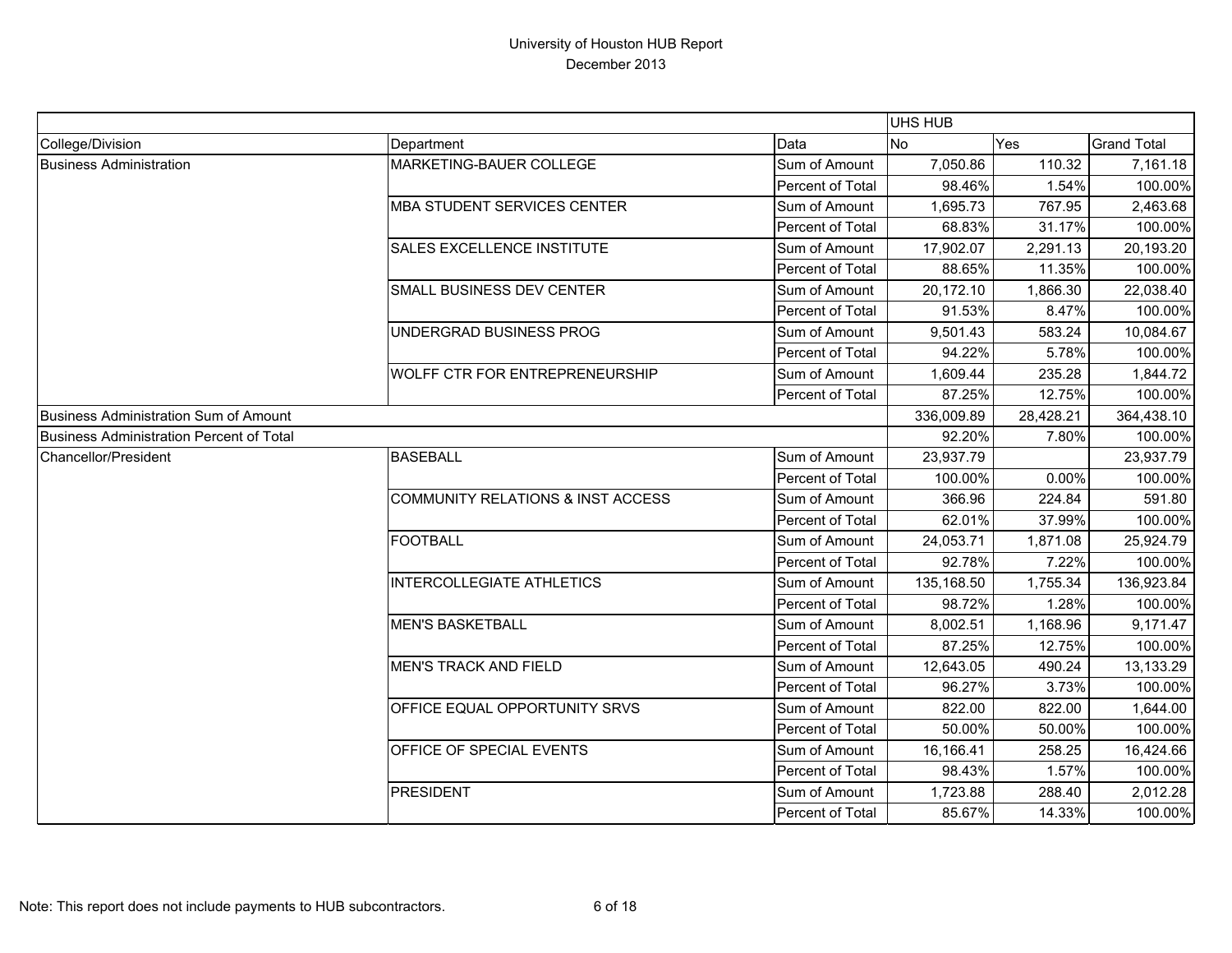|                                       |                                           |                  | <b>UHS HUB</b> |          |                    |
|---------------------------------------|-------------------------------------------|------------------|----------------|----------|--------------------|
| College/Division                      | Department                                | Data             | <b>No</b>      | Yes      | <b>Grand Total</b> |
| Chancellor/President                  | <b>WOMEN'S BASKETBALL</b>                 | Sum of Amount    | 2,365.28       |          | 2,365.28           |
|                                       |                                           | Percent of Total | 100.00%        | 0.00%    | 100.00%            |
|                                       | <b>WOMEN'S SOCCER</b>                     | Sum of Amount    | 764.55         |          | 764.55             |
|                                       |                                           | Percent of Total | 100.00%        | 0.00%    | 100.00%            |
|                                       | <b>WOMEN'S SOFTBALL</b>                   | Sum of Amount    | 3,897.17       |          | 3,897.17           |
|                                       |                                           | Percent of Total | 100.00%        | 0.00%    | 100.00%            |
|                                       | <b>WOMEN'S SWIMMING &amp; DIVING</b>      | Sum of Amount    | 1,808.13       |          | 1,808.13           |
|                                       |                                           | Percent of Total | 100.00%        | 0.00%    | 100.00%            |
|                                       | <b>WOMEN'S TENNIS</b>                     | Sum of Amount    | 326.04         |          | 326.04             |
|                                       |                                           | Percent of Total | 100.00%        | 0.00%    | 100.00%            |
|                                       | <b>WOMEN'S VOLLEYBALL</b>                 | Sum of Amount    | 2,757.24       |          | 2,757.24           |
|                                       |                                           | Percent of Total | 100.00%        | 0.00%    | 100.00%            |
| Chancellor/President Sum of Amount    |                                           |                  | 234,803.22     | 6,879.11 | 241,682.33         |
| Chancellor/President Percent of Total |                                           |                  | 97.15%         | 2.85%    | 100.00%            |
| Education                             | <b>ASIAN AMERICAN STUDIES</b>             | Sum of Amount    | 2,022.42       | 137.50   | 2,159.92           |
|                                       |                                           | Percent of Total | 93.63%         | 6.37%    | 100.00%            |
|                                       | CENTER FOR INFO TECH IN EDUCATION         | Sum of Amount    | 27,668.57      | 600.61   | 28,269.18          |
|                                       |                                           | Percent of Total | 97.88%         | 2.12%    | 100.00%            |
|                                       | <b>CHARTER SCHOOL</b>                     | Sum of Amount    | 12,039.47      | 4,514.43 | 16,553.90          |
|                                       |                                           | Percent of Total | 72.73%         | 27.27%   | 100.00%            |
|                                       | <b>CONSISTENCY MGMT &amp; COOP DISCIP</b> | Sum of Amount    | 2,850.46       |          | 2,850.46           |
|                                       |                                           | Percent of Total | 100.00%        | 0.00%    | 100.00%            |
|                                       | <b>CURRICULUM AND INSTRUCTION</b>         | Sum of Amount    | 40,239.42      | 523.64   | 40,763.06          |
|                                       |                                           | Percent of Total | 98.72%         | 1.28%    | 100.00%            |
|                                       | <b>DEAN, EDUCATION</b>                    | Sum of Amount    | 29,144.47      | 2,284.68 | 31,429.15          |
|                                       |                                           | Percent of Total | 92.73%         | 7.27%    | 100.00%            |
|                                       | EDUCATIONAL PSYCHOLOGY                    | Sum of Amount    | 41,519.21      |          | 41,519.21          |
|                                       |                                           | Percent of Total | 100.00%        | 0.00%    | 100.00%            |
| <b>Education Sum of Amount</b>        |                                           |                  | 155,484.02     | 8,060.86 | 163,544.88         |
| <b>Education Percent of Total</b>     |                                           |                  | 95.07%         | 4.93%    | 100.00%            |
| Engineering                           | <b>BIOMEDICAL ENGINEERING</b>             | Sum of Amount    | 307,280.46     | 2,888.71 | 310,169.17         |
|                                       |                                           | Percent of Total | 99.07%         | 0.93%    | 100.00%            |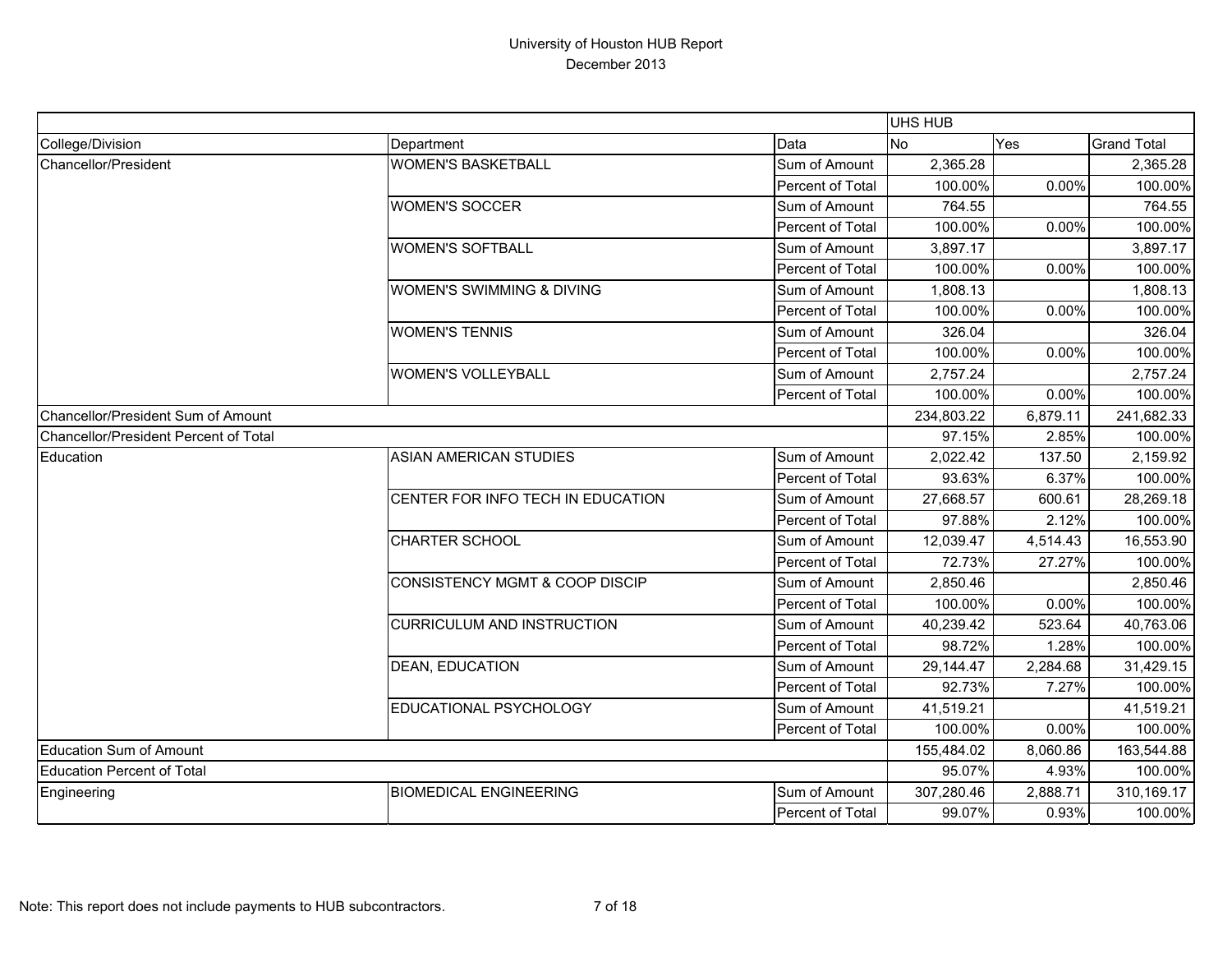|                                        |                                         |                  | UHS HUB      |           |                    |
|----------------------------------------|-----------------------------------------|------------------|--------------|-----------|--------------------|
| College/Division                       | Department                              | Data             | <b>No</b>    | Yes       | <b>Grand Total</b> |
| Engineering                            | <b>CHEMICAL ENGINEERING</b>             | Sum of Amount    | 252,041.55   | 1,965.44  | 254,006.99         |
|                                        |                                         | Percent of Total | 99.23%       | 0.77%     | 100.00%            |
|                                        | <b>CIVIL ENGINEERING</b>                | Sum of Amount    | 275,250.08   | 91.56     | 275,341.64         |
|                                        |                                         | Percent of Total | 99.97%       | 0.03%     | 100.00%            |
|                                        | COMPOSITE ENGR APPLICATIONS CT          | Sum of Amount    | 3,790.40     |           | 3,790.40           |
|                                        |                                         | Percent of Total | 100.00%      | 0.00%     | 100.00%            |
|                                        | <b>CTR FOR INNOVATIVE GROUTING</b>      | Sum of Amount    | 330.33       |           | 330.33             |
|                                        |                                         | Percent of Total | 100.00%      | 0.00%     | 100.00%            |
|                                        | <b>DEAN, ENGINEERING</b>                | Sum of Amount    | 139,318.08   | 48.83     | 139,366.91         |
|                                        |                                         | Percent of Total | 99.96%       | 0.04%     | 100.00%            |
|                                        | <b>ELECTRICAL ENGINEERING</b>           | Sum of Amount    | 141,326.26   | 13,921.77 | 155,248.03         |
|                                        |                                         | Percent of Total | 91.03%       | 8.97%     | 100.00%            |
|                                        | <b>ENGINEERING SERVICES</b>             | Sum of Amount    | 9,819.60     | 291.26    | 10,110.86          |
|                                        |                                         | Percent of Total | 97.12%       | 2.88%     | 100.00%            |
|                                        | <b>INDUSTRIAL ENGINEERING</b>           | Sum of Amount    | 10,483.23    | 471.00    | 10,954.23          |
|                                        |                                         | Percent of Total | 95.70%       | 4.30%     | 100.00%            |
|                                        | <b>INTEGRATED BIO &amp; NANO SYSTEM</b> | Sum of Amount    | 1,799.08     |           | 1,799.08           |
|                                        |                                         | Percent of Total | 100.00%      | 0.00%     | 100.00%            |
|                                        | <b>MECHANICAL ENGINEERING</b>           | Sum of Amount    | 45,340.48    | 9,661.49  | 55,001.97          |
|                                        |                                         | Percent of Total | 82.43%       | 17.57%    | 100.00%            |
|                                        | NATL CTR FOR AIRBORNE LASER MAPPING     | Sum of Amount    | 26,599.75    |           | 26,599.75          |
|                                        |                                         | Percent of Total | 100.00%      | 0.00%     | 100.00%            |
|                                        | <b>WIND ENERGY CENTER</b>               | Sum of Amount    | 25,572.75    | 277.11    | 25,849.86          |
|                                        |                                         | Percent of Total | 98.93%       | 1.07%     | 100.00%            |
| <b>Engineering Sum of Amount</b>       |                                         |                  | 1,238,952.05 | 29,617.17 | 1,268,569.22       |
| Engineering Percent of Total           |                                         |                  | 97.67%       | 2.33%     | 100.00%            |
| <b>Graduate College of Social Work</b> | ADMISSIONS-GCSW                         | Sum of Amount    |              | 250.42    | 250.42             |
|                                        |                                         | Percent of Total | 0.00%        | 100.00%   | 100.00%            |
|                                        | ALUMNI & CAREER SERVICES                | Sum of Amount    |              | 11.56     | 11.56              |
|                                        |                                         | Percent of Total | 0.00%        | 100.00%   | 100.00%            |
|                                        | <b>AMERICAN HUMANICS</b>                | Sum of Amount    | 344.18       |           | 344.18             |
|                                        |                                         | Percent of Total | 100.00%      | 0.00%     | 100.00%            |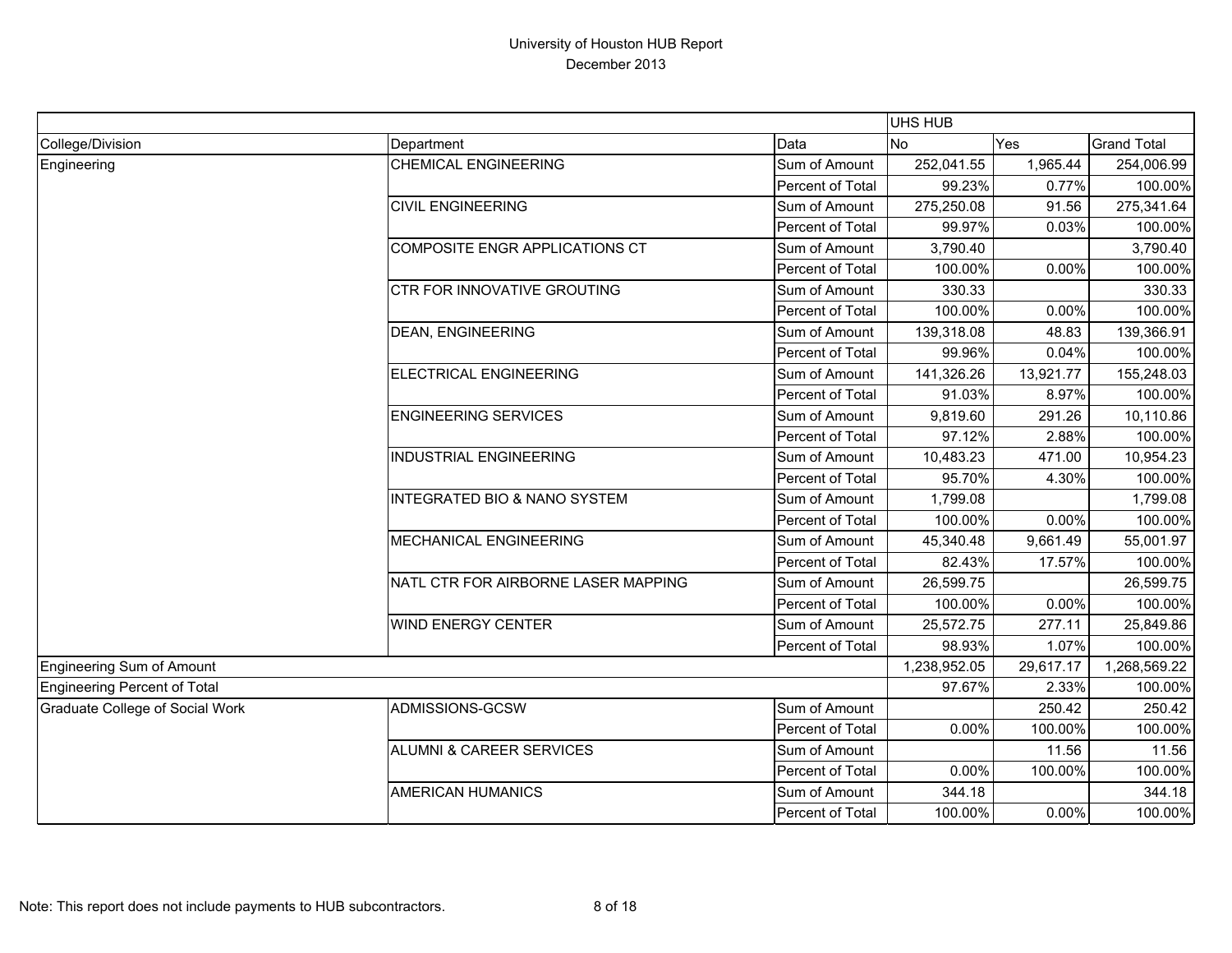|                                                  |                                    |                  | UHS HUB        |          |                    |
|--------------------------------------------------|------------------------------------|------------------|----------------|----------|--------------------|
| College/Division                                 | Department                         | Data             | N <sub>o</sub> | Yes      | <b>Grand Total</b> |
| <b>Graduate College of Social Work</b>           | CHILD & FAMILY CENTER              | Sum of Amount    | 1,349.90       |          | 1,349.90           |
|                                                  |                                    | Percent of Total | 100.00%        | 0.00%    | 100.00%            |
|                                                  | <b>DEAN, SOCIAL WORK</b>           | Sum of Amount    | 749.50         | 392.79   | 1,142.29           |
|                                                  |                                    | Percent of Total | 65.61%         | 34.39%   | 100.00%            |
|                                                  | <b>GCSW INFORMATION TECHNOLOGY</b> | Sum of Amount    | 974.08         |          | 974.08             |
|                                                  |                                    | Percent of Total | 100.00%        | 0.00%    | 100.00%            |
|                                                  | OFFICE OF COMMUNITY PROJECTS       | Sum of Amount    |                | 99.10    | 99.10              |
|                                                  |                                    | Percent of Total | 0.00%          | 100.00%  | 100.00%            |
|                                                  | PHD PROGRAM                        | Sum of Amount    | 317.07         |          | 317.07             |
|                                                  |                                    | Percent of Total | 100.00%        | 0.00%    | 100.00%            |
| Graduate College of Social Work Sum of Amount    |                                    |                  | 3,734.73       | 753.87   | 4,488.60           |
| Graduate College of Social Work Percent of Total |                                    |                  | 83.20%         | 16.80%   | 100.00%            |
| <b>Honors College</b>                            | DEAN, HONORS COLLEGE               | Sum of Amount    | 26,098.02      | 702.93   | 26,800.95          |
|                                                  |                                    | Percent of Total | 97.38%         | 2.62%    | 100.00%            |
| Honors College Sum of Amount                     |                                    |                  | 26,098.02      | 702.93   | 26,800.95          |
| Honors College Percent of Total                  |                                    |                  | 97.38%         | 2.62%    | 100.00%            |
| <b>Hotel and Restaurant Management</b>           | DEAN, HOTEL & RESTAURANT MANAG     | Sum of Amount    | 4,493.21       | 34.99    | 4,528.20           |
|                                                  |                                    | Percent of Total | 99.23%         | 0.77%    | 100.00%            |
|                                                  | HOTEL AND RESTAURANT MANAGEMENT    | Sum of Amount    | 82,170.61      | 5,725.64 | 87,896.25          |
|                                                  |                                    | Percent of Total | 93.49%         | 6.51%    | 100.00%            |
| Hotel and Restaurant Management Sum of Amount    |                                    |                  | 86,663.82      | 5,760.63 | 92,424.45          |
| Hotel and Restaurant Management Percent of Total |                                    |                  | 93.77%         | 6.23%    | 100.00%            |
| Law Center                                       | <b>BLAKELEY INSTITUTE</b>          | Sum of Amount    | 3,257.86       |          | 3,257.86           |
|                                                  |                                    | Percent of Total | 100.00%        | 0.00%    | 100.00%            |
|                                                  | <b>BUSINESS SERVICES, LAW</b>      | Sum of Amount    |                | 3,031.63 | 3,031.63           |
|                                                  |                                    | Percent of Total | 0.00%          | 100.00%  | 100.00%            |
|                                                  | <b>CAREER SERVICES, LAW</b>        | Sum of Amount    | 613.78         | 160.78   | 774.56             |
|                                                  |                                    | Percent of Total | 79.24%         | 20.76%   | 100.00%            |
|                                                  | CHILDREN, LAW & POLICY             | Sum of Amount    | 874.44         |          | 874.44             |
|                                                  |                                    | Percent of Total | 100.00%        | 0.00%    | 100.00%            |
|                                                  | DEAN, LAW                          | Sum of Amount    | 5,342.52       |          | 5,342.52           |
|                                                  |                                    | Percent of Total | 100.00%        | 0.00%    | 100.00%            |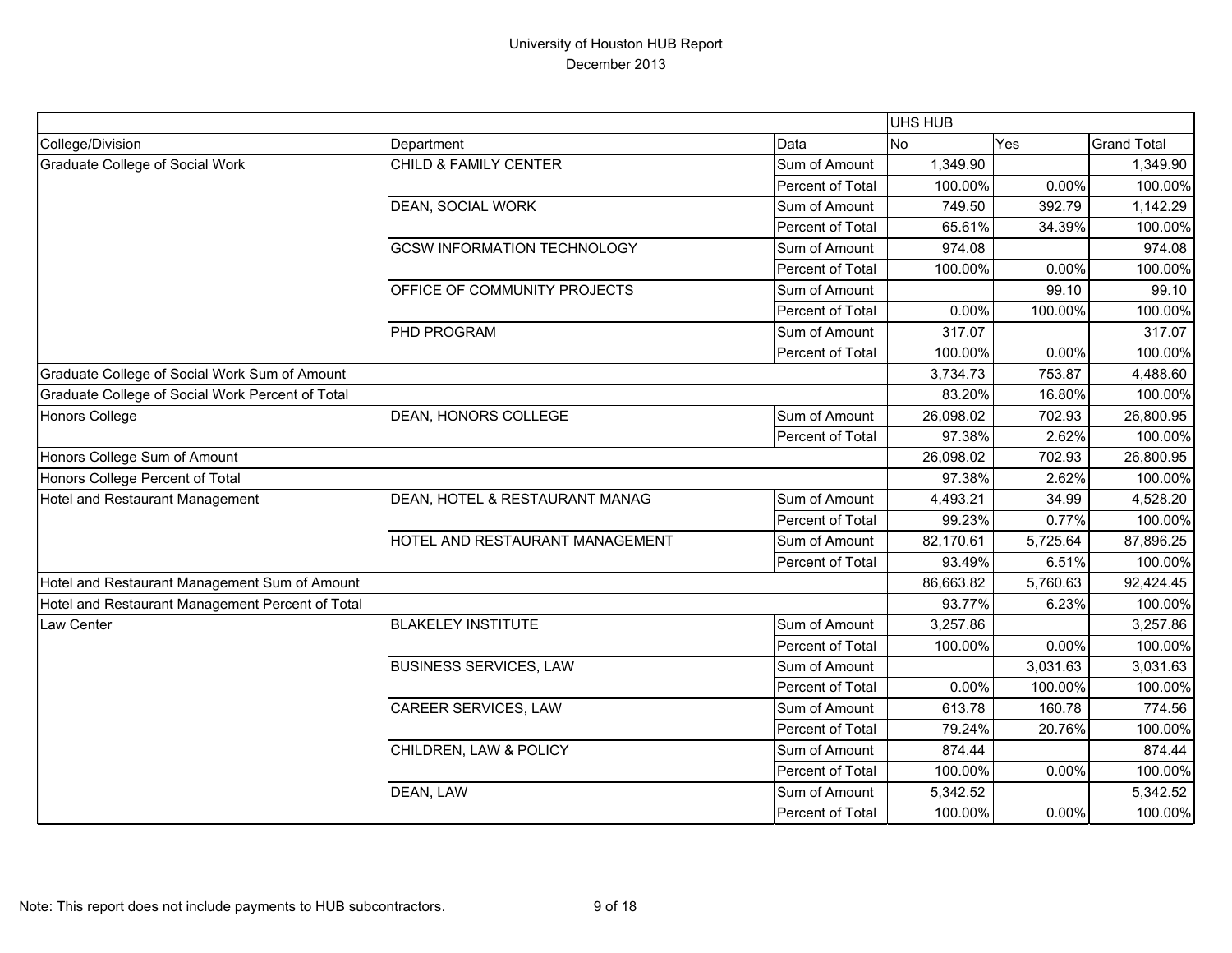|                                         |                                          |                  | <b>UHS HUB</b> |          |                    |
|-----------------------------------------|------------------------------------------|------------------|----------------|----------|--------------------|
| College/Division                        | Department                               | Data             | N <sub>o</sub> | Yes      | <b>Grand Total</b> |
| Law Center                              | <b>EXTERNAL AFFAIRS, LAW</b>             | Sum of Amount    | 4,337.04       |          | 4,337.04           |
|                                         |                                          | Percent of Total | 100.00%        | 0.00%    | 100.00%            |
|                                         | <b>FACILITIES, LAW</b>                   | Sum of Amount    | 11,682.30      | 96.00    | 11,778.30          |
|                                         |                                          | Percent of Total | 99.18%         | 0.82%    | 100.00%            |
|                                         | <b>FACULTY SUPPORT LAW</b>               | Sum of Amount    | 9,768.48       | 795.77   | 10,564.25          |
|                                         |                                          | Percent of Total | 92.47%         | 7.53%    | 100.00%            |
|                                         | <b>HEALTH LAW &amp; POLICY INSTITUTE</b> | Sum of Amount    | 6,057.23       | 53.28    | 6,110.51           |
|                                         |                                          | Percent of Total | 99.13%         | 0.87%    | 100.00%            |
|                                         | <b>LAW</b>                               | Sum of Amount    | 120.00         |          | 120.00             |
|                                         |                                          | Percent of Total | 100.00%        | 0.00%    | 100.00%            |
|                                         | <b>LAW INFORMATION TECHNOLOGY</b>        | Sum of Amount    | 7,096.17       | 1,108.39 | 8,204.56           |
|                                         |                                          | Percent of Total | 86.49%         | 13.51%   | 100.00%            |
|                                         | <b>LAW LIBRARY</b>                       | Sum of Amount    | 12,867.69      | 422.69   | 13,290.38          |
|                                         |                                          | Percent of Total | 96.82%         | 3.18%    | 100.00%            |
|                                         | LEGAL AID CLINIC, LAW                    | Sum of Amount    | 379.53         | 868.82   | 1,248.35           |
|                                         |                                          | Percent of Total | 30.40%         | 69.60%   | 100.00%            |
|                                         | LEGAL RESEARCH & WRITING, LAW            | Sum of Amount    |                | 227.50   | 227.50             |
|                                         |                                          | Percent of Total | 0.00%          | 100.00%  | 100.00%            |
|                                         | PUBLIC RELS & MARKETING, LAW             | Sum of Amount    | 7,273.41       |          | 7,273.41           |
|                                         |                                          | Percent of Total | 100.00%        | 0.00%    | 100.00%            |
|                                         | STUDENT ORGANIZATION, LAW                | Sum of Amount    | 85.84          |          | 85.84              |
|                                         |                                          | Percent of Total | 100.00%        | 0.00%    | 100.00%            |
| Law Center Sum of Amount                |                                          |                  | 69,756.29      | 6,764.86 | 76,521.15          |
| Law Center Percent of Total             |                                          |                  | 91.16%         | 8.84%    | 100.00%            |
| <b>Liberal Arts and Social Sciences</b> | <b>AEROSPACE STUDIES</b>                 | Sum of Amount    | 421.25         | 5,929.58 | 6,350.83           |
|                                         |                                          | Percent of Total | 6.63%          | 93.37%   | 100.00%            |
|                                         | <b>AFRICAN-AMERICAN STUDIES</b>          | Sum of Amount    | 1,528.14       | 798.77   | 2,326.91           |
|                                         |                                          | Percent of Total | 65.67%         | 34.33%   | 100.00%            |
|                                         | <b>ART</b>                               | Sum of Amount    | 18,855.38      | 697.99   | 19,553.37          |
|                                         |                                          | Percent of Total | 96.43%         | 3.57%    | 100.00%            |
|                                         | <b>ARTE PUBLICO</b>                      | Sum of Amount    | 32,013.15      | 73.46    | 32,086.61          |
|                                         |                                          | Percent of Total | 99.77%         | 0.23%    | 100.00%            |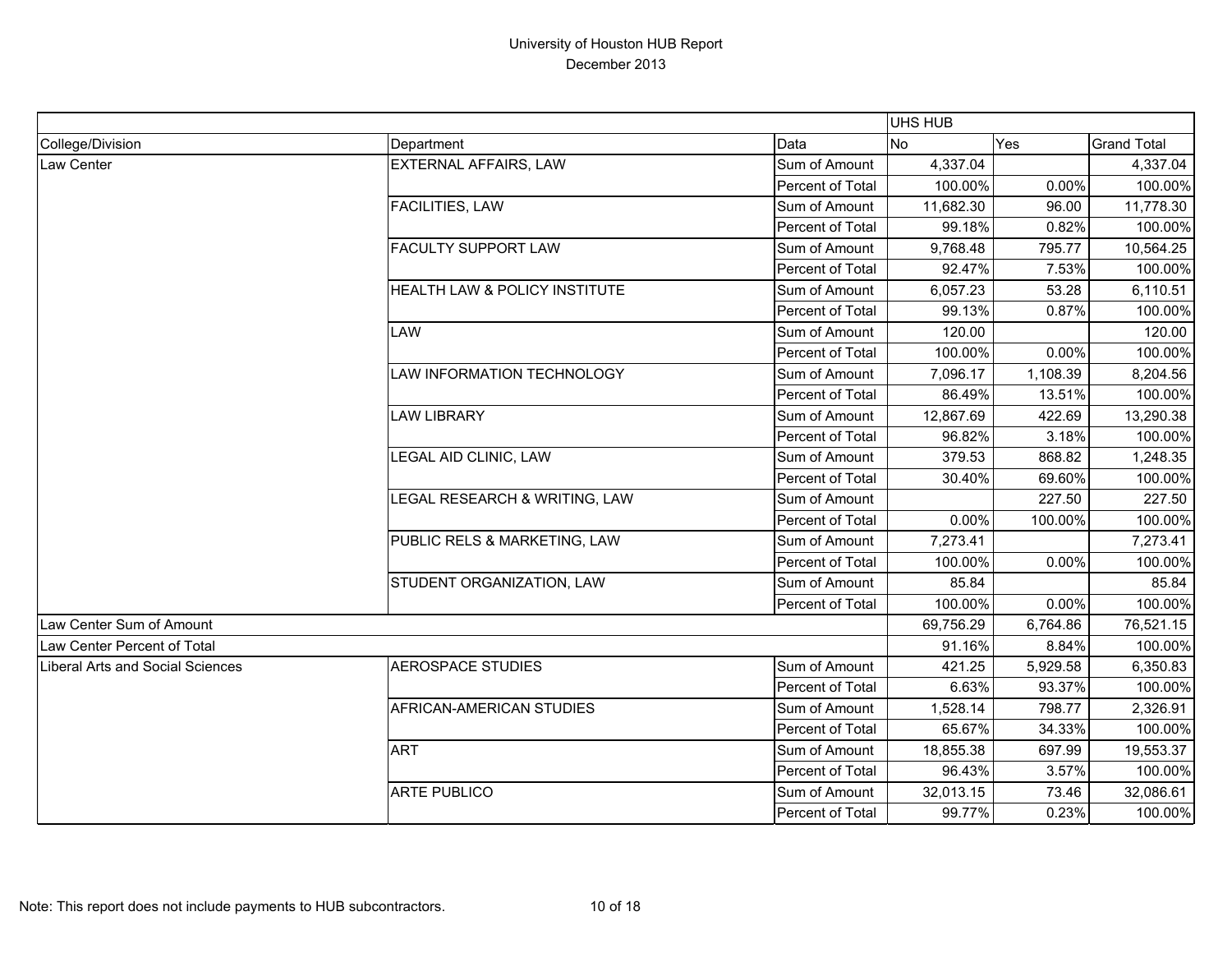|                                         |                                     |                  | <b>UHS HUB</b> |          |                    |
|-----------------------------------------|-------------------------------------|------------------|----------------|----------|--------------------|
| College/Division                        | Department                          | Data             | <b>No</b>      | Yes      | <b>Grand Total</b> |
| <b>Liberal Arts and Social Sciences</b> | <b>BAND</b>                         | Sum of Amount    | 15,901.19      |          | 15,901.19          |
|                                         |                                     | Percent of Total | 100.00%        | 0.00%    | 100.00%            |
|                                         | <b>BLAFFER GALLERY</b>              | Sum of Amount    | 6,560.25       | 258.57   | 6,818.82           |
|                                         |                                     | Percent of Total | 96.21%         | 3.79%    | 100.00%            |
|                                         | CENTER FOR PUBLIC HISTORY           | Sum of Amount    | 6,086.19       | 3.31     | 6,089.50           |
|                                         |                                     | Percent of Total | 99.95%         | 0.05%    | 100.00%            |
|                                         | CENTER FOR PUBLIC POLICY            | Sum of Amount    | 15,278.62      | 427.09   | 15,705.71          |
|                                         |                                     | Percent of Total | 97.28%         | 2.72%    | 100.00%            |
|                                         | <b>COMMUNICATION</b>                | Sum of Amount    | 7,960.16       | 1,421.21 | 9,381.37           |
|                                         |                                     | Percent of Total | 84.85%         | 15.15%   | 100.00%            |
|                                         | <b>COMMUNICATIONS DISORDERS</b>     | Sum of Amount    | 24,355.00      | 370.64   | 24,725.64          |
|                                         |                                     | Percent of Total | 98.50%         | 1.50%    | 100.00%            |
|                                         | <b>COMPARATIVE CULTURAL STUDIES</b> | Sum of Amount    | 1,610.85       |          | 1,610.85           |
|                                         |                                     | Percent of Total | 100.00%        | 0.00%    | 100.00%            |
|                                         | CTR NEURO AND BIOMECH RESEARCH      | Sum of Amount    | 15,392.92      |          | 15,392.92          |
|                                         |                                     | Percent of Total | 100.00%        | 0.00%    | 100.00%            |
|                                         | <b>CWMCA CENTER FOR THE ARTS</b>    | Sum of Amount    | 41,501.15      | 122.36   | 41,623.51          |
|                                         |                                     | Percent of Total | 99.71%         | 0.29%    | 100.00%            |
|                                         | DEAN, LIBERAL ARTS & SOC SCI        | Sum of Amount    | 11,561.14      | 2,219.53 | 13,780.67          |
|                                         |                                     | Percent of Total | 83.89%         | 16.11%   | 100.00%            |
|                                         | <b>ECONOMICS</b>                    | Sum of Amount    | 7,840.56       | 2,689.46 | 10,530.02          |
|                                         |                                     | Percent of Total | 74.46%         | 25.54%   | 100.00%            |
|                                         | <b>ENGLISH</b>                      | Sum of Amount    | 10,467.84      | 2,318.90 | 12,786.74          |
|                                         |                                     | Percent of Total | 81.86%         | 18.14%   | 100.00%            |
|                                         | HEALTH AND HUMAN PERFORMANCE        | Sum of Amount    | 31,512.81      | 1,236.46 | 32,749.27          |
|                                         |                                     | Percent of Total | 96.22%         | 3.78%    | 100.00%            |
|                                         | <b>HISPANIC STUDIES</b>             | Sum of Amount    | 3,523.36       | 794.29   | 4,317.65           |
|                                         |                                     | Percent of Total | 81.60%         | 18.40%   | 100.00%            |
|                                         | <b>HISTORY</b>                      | Sum of Amount    | 13,345.27      | 1,782.58 | 15,127.85          |
|                                         |                                     | Percent of Total | 88.22%         | 11.78%   | 100.00%            |
|                                         | <b>MEXICAN-AMERICAN STUDIES</b>     | Sum of Amount    | 3,485.83       | 882.50   | 4,368.33           |
|                                         |                                     | Percent of Total | 79.80%         | 20.20%   | 100.00%            |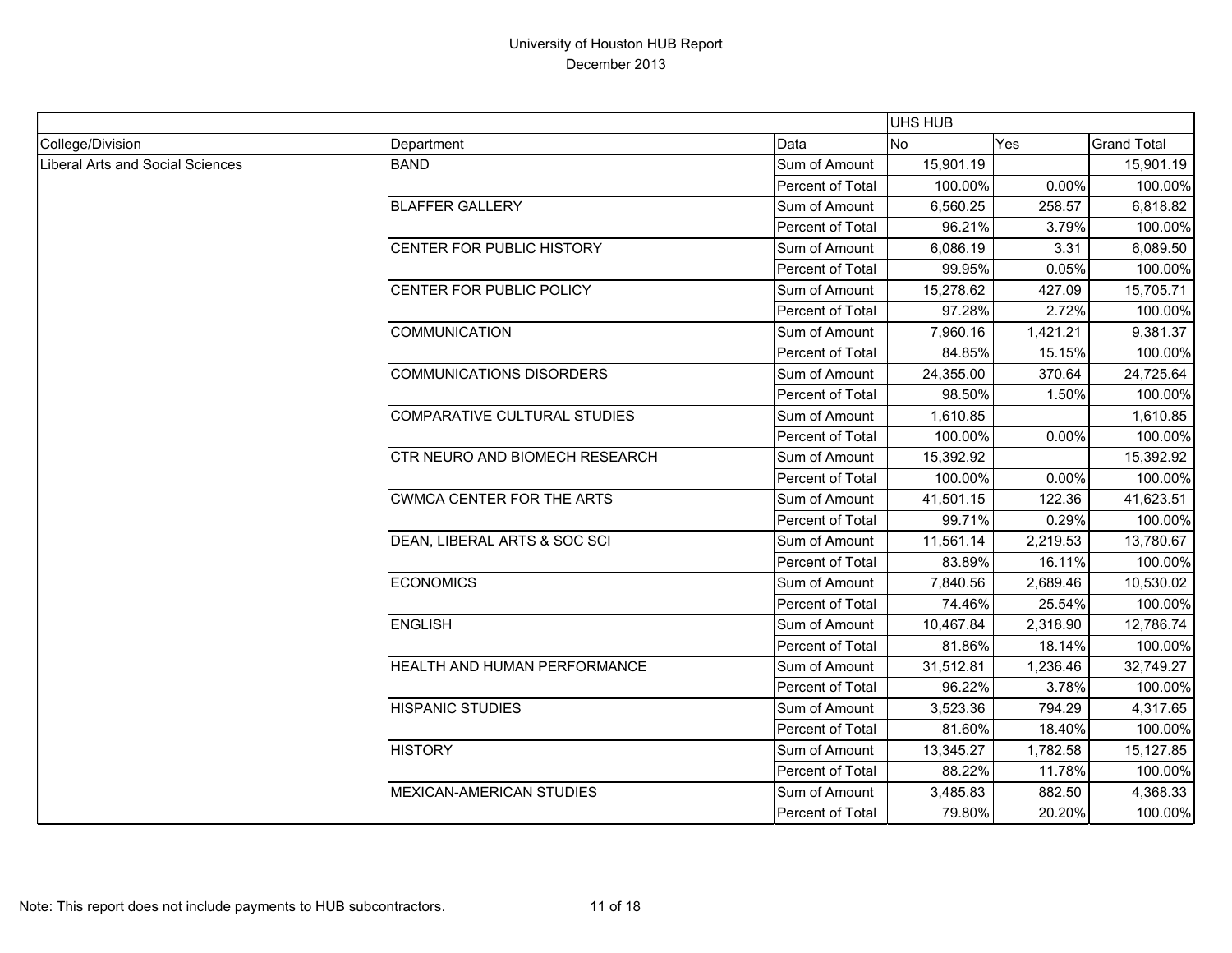|                                                   |                                            |                  | UHS HUB      |           |                    |
|---------------------------------------------------|--------------------------------------------|------------------|--------------|-----------|--------------------|
| College/Division                                  | Department                                 | Data             | <b>No</b>    | Yes       | <b>Grand Total</b> |
| Liberal Arts and Social Sciences                  | <b>MILITARY SCIENCE</b>                    | Sum of Amount    | 1,781.27     |           | 1,781.27           |
|                                                   |                                            | Percent of Total | 100.00%      | 0.00%     | 100.00%            |
|                                                   | MODERN AND CLASSICAL LANGUAGES             | Sum of Amount    | 8,399.37     | 513.55    | 8,912.92           |
|                                                   |                                            | Percent of Total | 94.24%       | 5.76%     | 100.00%            |
|                                                   | <b>MUSIC</b>                               | Sum of Amount    | 77,743.95    | 518.61    | 78,262.56          |
|                                                   |                                            | Percent of Total | 99.34%       | 0.66%     | 100.00%            |
|                                                   | <b>PHILOSOPHY</b>                          | Sum of Amount    | 2,767.32     | 67.98     | 2,835.30           |
|                                                   |                                            | Percent of Total | 97.60%       | 2.40%     | 100.00%            |
|                                                   | POLITICAL SCIENCE                          | Sum of Amount    | 3,417.16     | (62.34)   | 3,354.82           |
|                                                   |                                            | Percent of Total | 101.86%      | $-1.86%$  | 100.00%            |
|                                                   | <b>PSYCHOLOGY</b>                          | Sum of Amount    | 47,812.05    | 1,885.92  | 49,697.97          |
|                                                   |                                            | Percent of Total | 96.21%       | 3.79%     | 100.00%            |
|                                                   | <b>SOCIOLOGY</b>                           | Sum of Amount    | 2,237.79     | 667.49    | 2,905.28           |
|                                                   |                                            | Percent of Total | 77.02%       | 22.98%    | 100.00%            |
|                                                   | <b>THEATER</b>                             | Sum of Amount    | 34,144.80    | 1,950.32  | 36,095.12          |
|                                                   |                                            | Percent of Total | 94.60%       | 5.40%     | 100.00%            |
|                                                   | <b>WOMEN'S STUDIES PROGRAM</b>             | Sum of Amount    | 936.17       | 317.22    | 1,253.39           |
|                                                   |                                            | Percent of Total | 74.69%       | 25.31%    | 100.00%            |
| Liberal Arts and Social Sciences Sum of Amount    |                                            |                  | 448,440.94   | 27,885.45 | 476,326.39         |
| Liberal Arts and Social Sciences Percent of Total |                                            |                  | 94.15%       | 5.85%     | 100.00%            |
| Library                                           | UNIVERSITY LIBRARIES                       | Sum of Amount    | 3,202,795.73 | 40,682.23 | 3,243,477.96       |
|                                                   |                                            | Percent of Total | 98.75%       | 1.25%     | 100.00%            |
| Library Sum of Amount                             |                                            |                  | 3,202,795.73 | 40,682.23 | 3,243,477.96       |
| Library Percent of Total                          |                                            |                  | 98.75%       | 1.25%     | 100.00%            |
| Natural Science and Mathematics                   | <b>BIOLOGY &amp; BIOCHEMISTRY</b>          | Sum of Amount    | 121,679.07   | 6,636.35  | 128,315.42         |
|                                                   |                                            | Percent of Total | 94.83%       | 5.17%     | 100.00%            |
|                                                   | <b>CHEMISTRY</b>                           | Sum of Amount    | 72,916.19    | 1,402.91  | 74,319.10          |
|                                                   |                                            | Percent of Total | 98.11%       | 1.89%     | 100.00%            |
|                                                   | <b>COMPUTER SCIENCE</b>                    | Sum of Amount    | 8,821.04     | 509.98    | 9,331.02           |
|                                                   |                                            | Percent of Total | 94.53%       | 5.47%     | 100.00%            |
|                                                   | CTR FOR NUCLEAR RECEPTORS & CELL SIGNALING | Sum of Amount    | 32,415.44    | 170.56    | 32,586.00          |
|                                                   |                                            | Percent of Total | 99.48%       | 0.52%     | 100.00%            |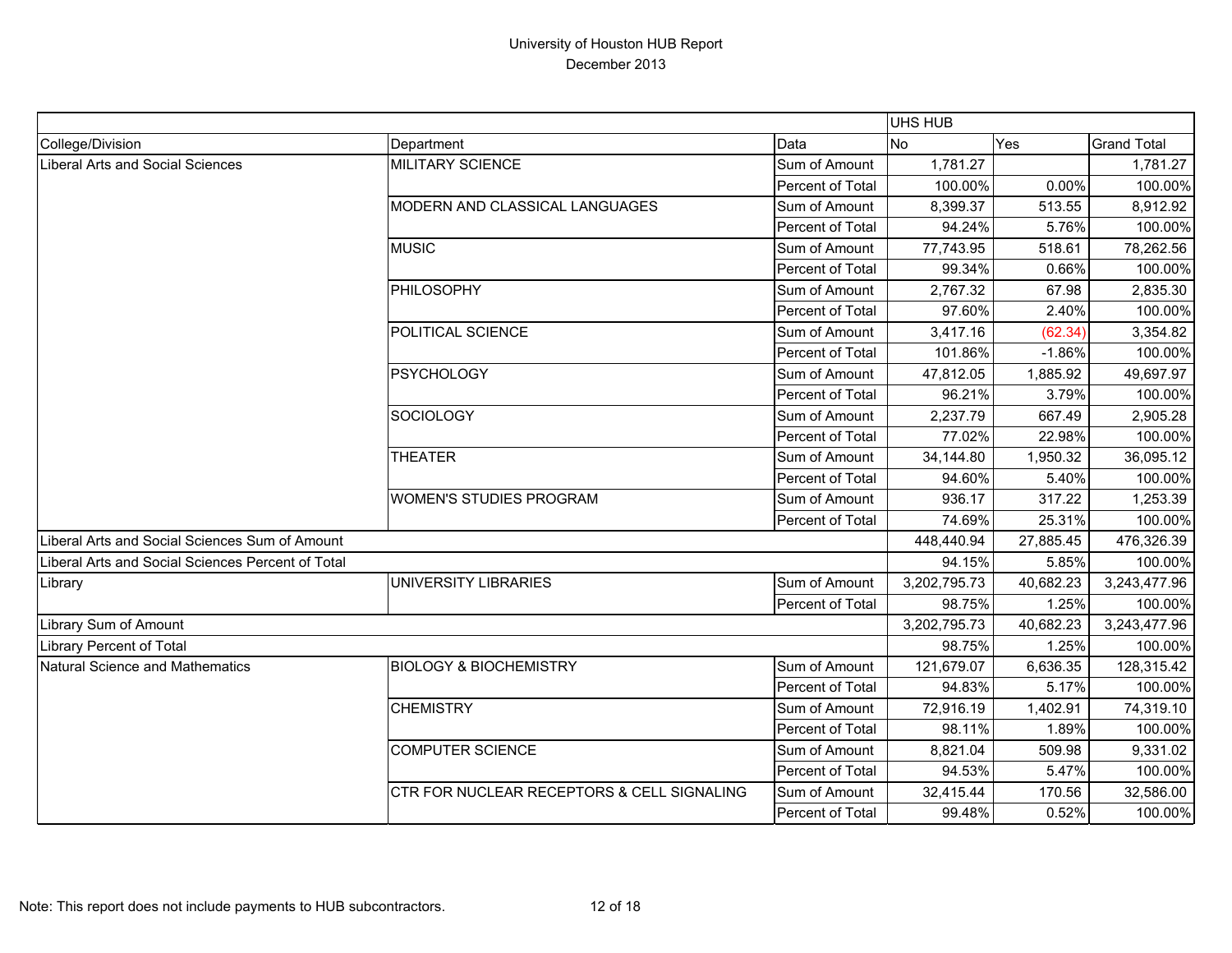|                                                  |                                            |                  | UHS HUB    |            |                    |
|--------------------------------------------------|--------------------------------------------|------------------|------------|------------|--------------------|
| College/Division                                 | Department                                 | Data             | <b>No</b>  | Yes        | <b>Grand Total</b> |
| Natural Science and Mathematics                  | DEAN, NATURAL SCIENCE & MATHE              | Sum of Amount    | 86,534.60  | 4,228.56   | 90,763.16          |
|                                                  |                                            | Percent of Total | 95.34%     | 4.66%      | 100.00%            |
|                                                  | <b>EARTH AND ATMOSPHERIC SCIENCES</b>      | Sum of Amount    | 156,577.72 | 4,990.98   | 161,568.70         |
|                                                  |                                            | Percent of Total | 96.91%     | 3.09%      | 100.00%            |
|                                                  | INST FOR CLIMATE/ATMOSPHERIC SCIENCE (CAS) | Sum of Amount    | 3,189.32   |            | 3,189.32           |
|                                                  |                                            | Percent of Total | 100.00%    | 0.00%      | 100.00%            |
|                                                  | INST FOR THEORETICAL & ENG SCI             | Sum of Amount    | 50.16      |            | 50.16              |
|                                                  |                                            | Percent of Total | 100.00%    | 0.00%      | 100.00%            |
|                                                  | INSTITUTE FOR MOLECULAR DESIGN             | Sum of Amount    | 2,515.10   |            | 2,515.10           |
|                                                  |                                            | Percent of Total | 100.00%    | 0.00%      | 100.00%            |
|                                                  | <b>MATHEMATICS</b>                         | Sum of Amount    | 29,472.88  | 1,727.70   | 31,200.58          |
|                                                  |                                            | Percent of Total | 94.46%     | 5.54%      | 100.00%            |
|                                                  | <b>PHYSICS</b>                             | Sum of Amount    | 68,879.18  | 3,256.45   | 72,135.63          |
|                                                  |                                            | Percent of Total | 95.49%     | 4.51%      | 100.00%            |
| Natural Science and Mathematics Sum of Amount    |                                            |                  | 583,050.70 | 22,923.49  | 605,974.19         |
| Natural Science and Mathematics Percent of Total |                                            | 96.22%           | 3.78%      | 100.00%    |                    |
| Optometry                                        | <b>DEAN, OPTOMETRY</b>                     | Sum of Amount    | 51,070.98  | 2,252.65   | 53,323.63          |
|                                                  |                                            | Percent of Total | 95.78%     | 4.22%      | 100.00%            |
|                                                  | OPT VISION SCIENCES                        | Sum of Amount    | 115,850.02 | 21.30      | 115,871.32         |
|                                                  |                                            | Percent of Total | 99.98%     | 0.02%      | 100.00%            |
|                                                  | <b>OPTOMETRY CLINIC</b>                    | Sum of Amount    | 542,891.47 | 209,852.73 | 752,744.20         |
|                                                  |                                            | Percent of Total | 72.12%     | 27.88%     | 100.00%            |
| Optometry Sum of Amount                          |                                            |                  | 709,812.47 | 212,126.68 | 921,939.15         |
| Optometry Percent of Total                       |                                            |                  | 76.99%     | 23.01%     | 100.00%            |
| Pharmacy                                         | <b>CLINICAL PHARMACY &amp; ADMINISTRA</b>  | Sum of Amount    | 27,146.17  | 1,264.09   | 28,410.26          |
|                                                  |                                            | Percent of Total | 95.55%     | 4.45%      | 100.00%            |
|                                                  | <b>DEAN, PHARMACY</b>                      | Sum of Amount    | 105,581.82 | 3,156.46   | 108,738.28         |
|                                                  |                                            | Percent of Total | 97.10%     | 2.90%      | 100.00%            |
|                                                  | <b>EXPERIENTIAL PROGRAMS</b>               | Sum of Amount    | 539.54     | 107.78     | 647.32             |
|                                                  |                                            | Percent of Total | 83.35%     | 16.65%     | 100.00%            |
|                                                  | PHARMACOLOGICAL & PHARMACEUTIC             | Sum of Amount    | 50,067.75  | 636.45     | 50,704.20          |
|                                                  |                                            | Percent of Total | 98.74%     | 1.26%      | 100.00%            |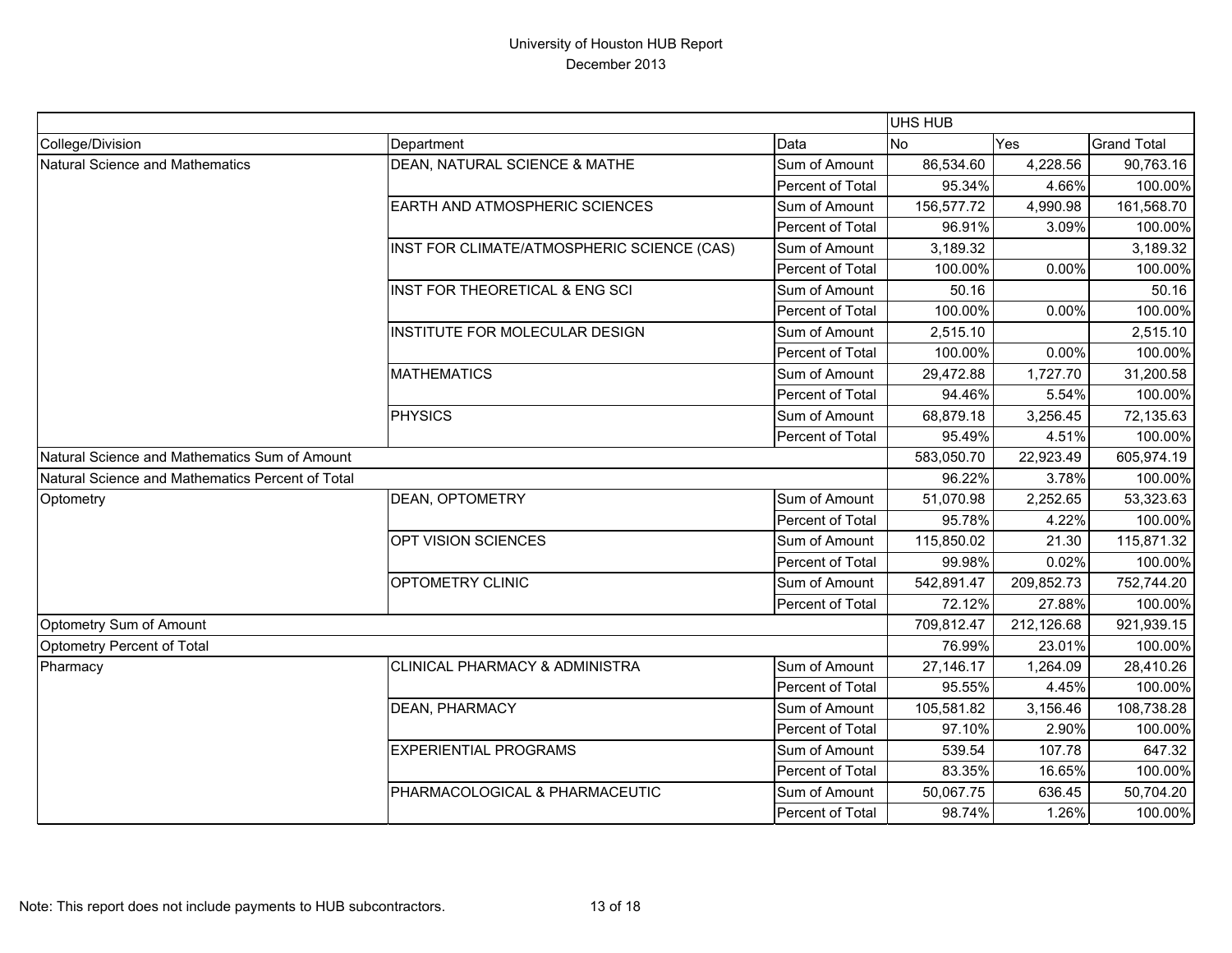|                           |                                          |                  | <b>UHS HUB</b> |           |                    |
|---------------------------|------------------------------------------|------------------|----------------|-----------|--------------------|
| College/Division          | Department                               | Data             | <b>No</b>      | Yes       | <b>Grand Total</b> |
| Pharmacy                  | <b>STUDENT SERVICES PHARMACY</b>         | Sum of Amount    | 2,813.20       |           | 2,813.20           |
|                           |                                          | Percent of Total | 100.00%        | 0.00%     | 100.00%            |
| Pharmacy Sum of Amount    |                                          |                  | 186,148.48     | 5,164.78  | 191,313.26         |
| Pharmacy Percent of Total |                                          |                  | 97.30%         | 2.70%     | 100.00%            |
| Research                  | ANIMAL CARE OPERATIONS                   | Sum of Amount    | 48,254.72      |           | 48,254.72          |
|                           |                                          | Percent of Total | 100.00%        | 0.00%     | 100.00%            |
|                           | CENTER FOR ADVANCED COMPUTING & DATA SYS | Sum of Amount    | 48,829.39      | 96,039.01 | 144,868.40         |
|                           |                                          | Percent of Total | 33.71%         | 66.29%    | 100.00%            |
|                           | CENTER FOR ADVANCED MATERIALS            | Sum of Amount    | 19,388.57      | 132.04    | 19,520.61          |
|                           |                                          | Percent of Total | 99.32%         | 0.68%     | 100.00%            |
|                           | <b>GRANTS AND CONTRACTS</b>              | Sum of Amount    | 909.04         | 307.81    | 1,216.85           |
|                           |                                          | Percent of Total | 74.70%         | 25.30%    | 100.00%            |
|                           | <b>HOUSTON COASTAL CENTER</b>            | Sum of Amount    | 874.97         |           | 874.97             |
|                           |                                          | Percent of Total | 100.00%        | 0.00%     | 100.00%            |
|                           | OFFICE OF TECHNOLOGY MANAGEMENT          | Sum of Amount    | 446.13         | 27.50     | 473.63             |
|                           |                                          | Percent of Total | 94.19%         | 5.81%     | 100.00%            |
|                           | <b>RESEARCH</b>                          | Sum of Amount    | 15,668.02      | 2,273.20  | 17,941.22          |
|                           |                                          | Percent of Total | 87.33%         | 12.67%    | 100.00%            |
|                           | <b>RESEARCH INFORMATION CENTER</b>       | Sum of Amount    | 27,506.65      |           | 27,506.65          |
|                           |                                          | Percent of Total | 100.00%        | 0.00%     | 100.00%            |
|                           | RESEARCH POLICIES/COMPLIANCE/COMMITTEES  | Sum of Amount    | 601.00         | 322.50    | 923.50             |
|                           |                                          | Percent of Total | 65.08%         | 34.92%    | 100.00%            |
|                           | <b>SPACE VACUUM EPITAXY CENTER</b>       | Sum of Amount    | 240.65         |           | 240.65             |
|                           |                                          | Percent of Total | 100.00%        | 0.00%     | 100.00%            |
|                           | <b>TIMES</b>                             | Sum of Amount    | 34,406.21      | 3,077.16  | 37,483.37          |
|                           |                                          | Percent of Total | 91.79%         | 8.21%     | 100.00%            |
|                           | TX CTR SUPERCONDUCTIVITY AT UH           | Sum of Amount    | 38,603.28      | 470.56    | 39,073.84          |
|                           |                                          | Percent of Total | 98.80%         | 1.20%     | 100.00%            |
|                           | <b>TX OBESITY RESEARCH CENTER</b>        | Sum of Amount    | 3,177.30       | 1,249.38  | 4,426.68           |
|                           |                                          | Percent of Total | 71.78%         | 28.22%    | 100.00%            |
|                           | UH SEQUENCING CORE FACILITY              | Sum of Amount    | 634.51         |           | 634.51             |
|                           |                                          | Percent of Total | 100.00%        | 0.00%     | 100.00%            |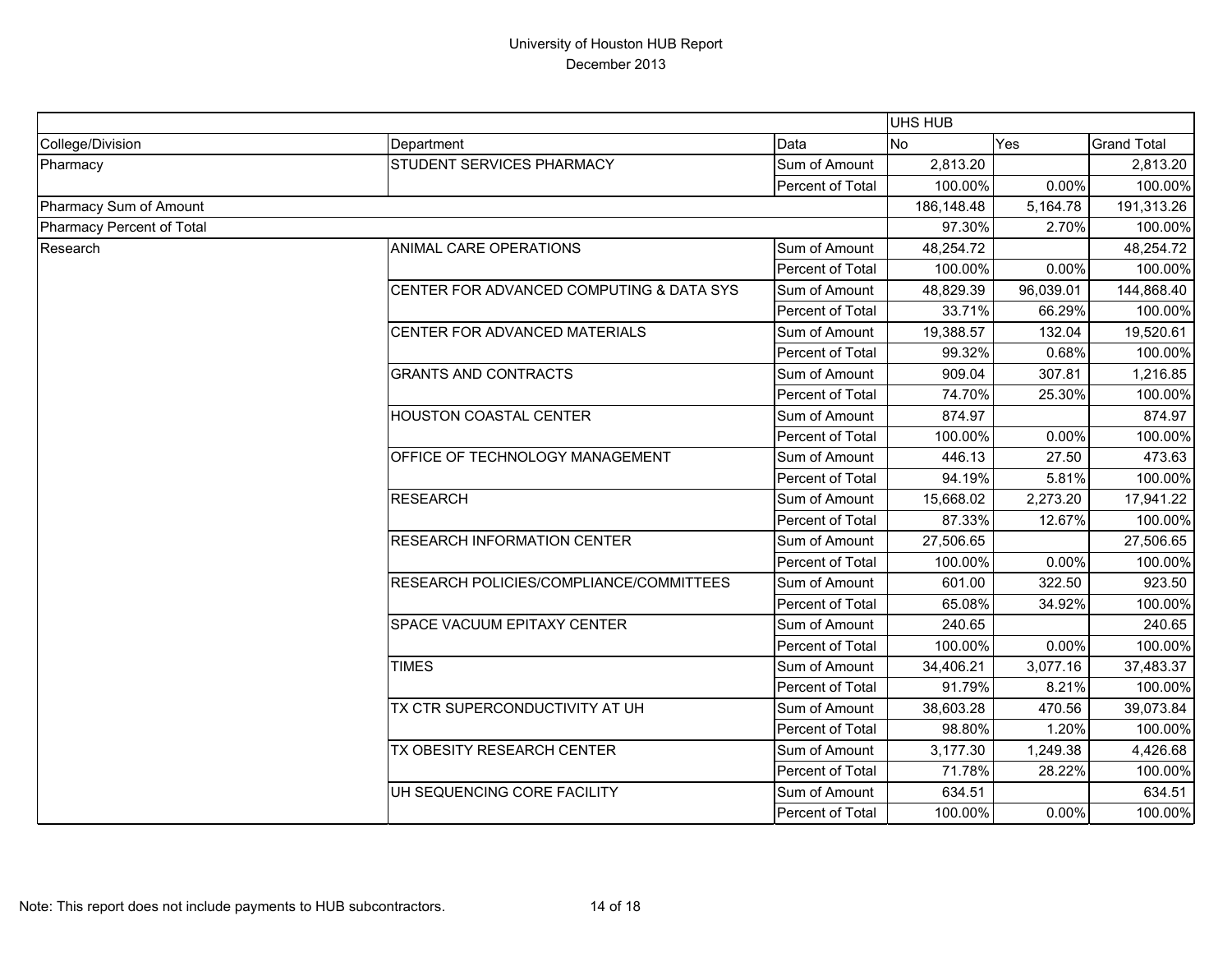|                           |                                       |                         | <b>UHS HUB</b> |            |                    |
|---------------------------|---------------------------------------|-------------------------|----------------|------------|--------------------|
| College/Division          | Department                            | Data                    | <b>No</b>      | <b>Yes</b> | <b>Grand Total</b> |
| Research Sum of Amount    |                                       |                         | 239,540.44     | 103,899.16 | 343,439.60         |
| Research Percent of Total |                                       |                         | 69.75%         | 30.25%     | 100.00%            |
| <b>Student Affairs</b>    | <b>ADMISSIONS</b>                     | Sum of Amount           | 7,219.14       |            | 7,219.14           |
|                           |                                       | Percent of Total        | 100.00%        | 0.00%      | 100.00%            |
|                           | <b>CAMPUS RECREATION</b>              | Sum of Amount           | 13,688.97      | 4,289.91   | 17,978.88          |
|                           |                                       | Percent of Total        | 76.14%         | 23.86%     | 100.00%            |
|                           | CENTER FOR STUDENT INVOLVEMENT        | Sum of Amount           | 34,170.78      | 398.37     | 34,569.15          |
|                           |                                       | Percent of Total        | 98.85%         | 1.15%      | 100.00%            |
|                           | CENTER FOR STUDENT MEDIA              | Sum of Amount           | 29,316.55      | 228.58     | 29,545.13          |
|                           |                                       | Percent of Total        | 99.23%         | 0.77%      | 100.00%            |
|                           | CENTER FOR STUDENTS W/DISABILITIES    | Sum of Amount           | 61,165.19      | 191.57     | 61,356.76          |
|                           |                                       | Percent of Total        | 99.69%         | 0.31%      | 100.00%            |
|                           | CHILDREN'S LEARNING CENTER            | Sum of Amount           | 13,251.69      | 1,304.38   | 14,556.07          |
|                           |                                       | Percent of Total        | 91.04%         | 8.96%      | 100.00%            |
|                           | <b>COUNSELING AND PSYCH SVCS</b>      | Sum of Amount           | 29.52          | (749.74)   | (720.22)           |
|                           |                                       | Percent of Total        | $-4.10%$       | 104.10%    | 100.00%            |
|                           | <b>CTR FOR LEADERSHIP &amp; FSL</b>   | Sum of Amount           | 358.61         | 71.93      | 430.54             |
|                           |                                       | Percent of Total        | 83.29%         | 16.71%     | 100.00%            |
|                           | <b>DEAN OF STUDENTS</b>               | Sum of Amount           | 14,175.29      | 209.59     | 14,384.88          |
|                           |                                       | Percent of Total        | 98.54%         | 1.46%      | 100.00%            |
|                           | ENROLLMENT MANAGEMENT SERVICES        | Sum of Amount           | 35,799.49      | 10,979.42  | 46,778.91          |
|                           |                                       | Percent of Total        | 76.53%         | 23.47%     | 100.00%            |
|                           | ENROLLMENT MGMT PROD SUPPORT          | Sum of Amount           | 92.10          | 92.10      | 184.20             |
|                           |                                       | Percent of Total        | 50.00%         | 50.00%     | 100.00%            |
|                           | <b>FORENSICS PROGRAM</b>              | Sum of Amount           | 1,100.75       |            | 1,100.75           |
|                           |                                       | Percent of Total        | 100.00%        | 0.00%      | 100.00%            |
|                           | <b>LGBT RESOURCE CENTER</b>           | Sum of Amount           | 392.00         |            | 392.00             |
|                           |                                       | Percent of Total        | 100.00%        | 0.00%      | 100.00%            |
|                           | <b>REGISTRATION AND ACADEMIC RECO</b> | Sum of Amount           | 3,424.51       | 321.21     | 3,745.72           |
|                           |                                       | Percent of Total        | 91.42%         | 8.58%      | 100.00%            |
|                           | <b>RELIGION CENTER</b>                | Sum of Amount           | 829.50         |            | 829.50             |
|                           |                                       | <b>Percent of Total</b> | 100.00%        | 0.00%      | 100.00%            |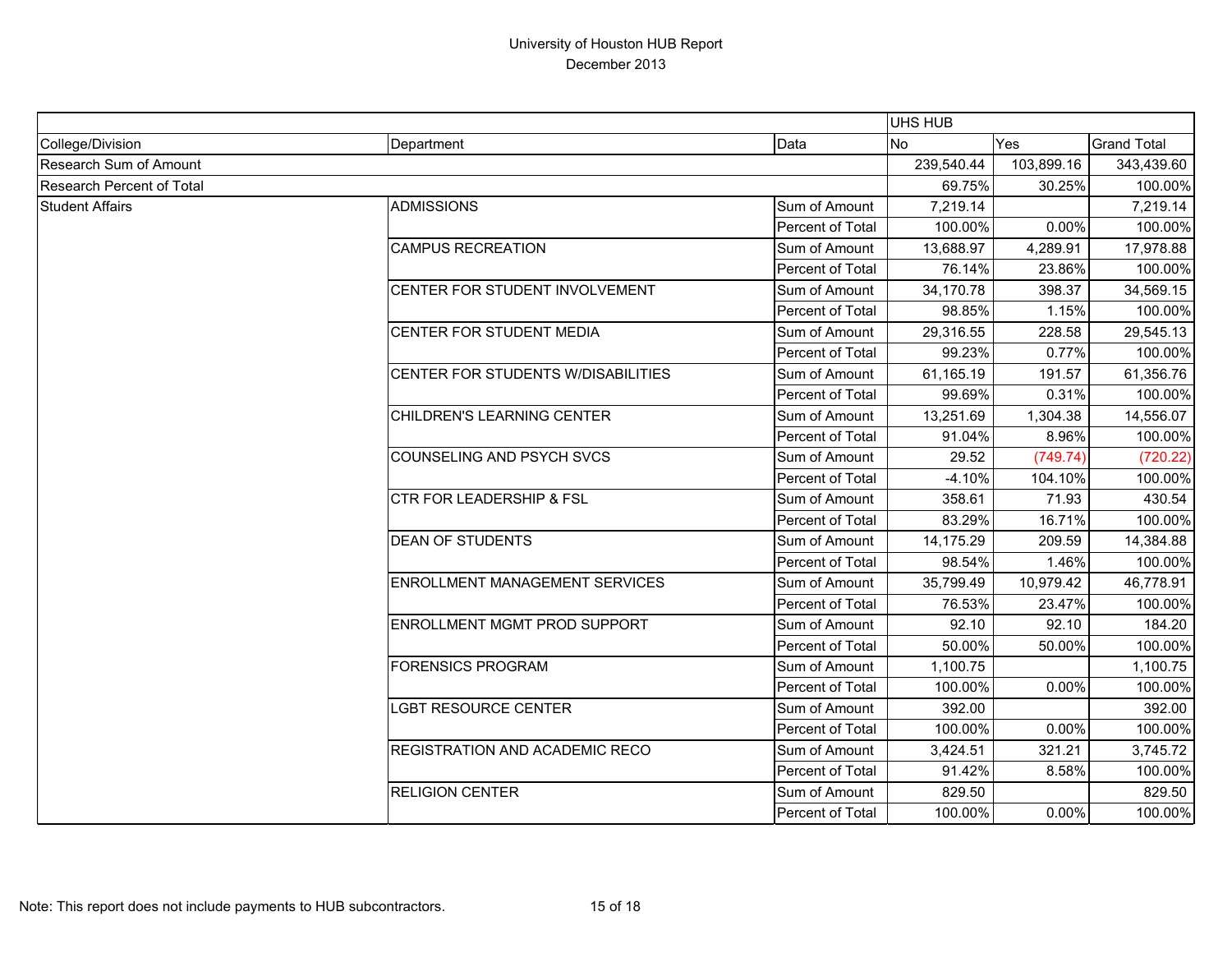|                                         |                                          |                  | UHS HUB    |           |                    |
|-----------------------------------------|------------------------------------------|------------------|------------|-----------|--------------------|
| College/Division                        | Department                               | Data             | <b>No</b>  | Yes       | <b>Grand Total</b> |
| <b>Student Affairs</b>                  | <b>SCHOLARSHIPS AND FINANCIAL AID</b>    | Sum of Amount    | 13,783.87  |           | 13,783.87          |
|                                         |                                          | Percent of Total | 100.00%    | 0.00%     | 100.00%            |
|                                         | <b>STU COMMUNICATION &amp; MARKETING</b> | Sum of Amount    | 1,638.86   | 115.44    | 1,754.30           |
|                                         |                                          | Percent of Total | 93.42%     | 6.58%     | 100.00%            |
|                                         | <b>STUDENT AFFAIRS</b>                   | Sum of Amount    | 2,141.60   | 641.88    | 2,783.48           |
|                                         |                                          | Percent of Total | 76.94%     | 23.06%    | 100.00%            |
|                                         | <b>STUDENT HEALTH CENTER</b>             | Sum of Amount    | 22,839.24  | 1,918.54  | 24,757.78          |
|                                         |                                          | Percent of Total | 92.25%     | 7.75%     | 100.00%            |
|                                         | STUDENT HOUSING - RESIDENTIAL            | Sum of Amount    | 27,594.19  | 3,181.38  | 30,775.57          |
|                                         |                                          | Percent of Total | 89.66%     | 10.34%    | 100.00%            |
|                                         | UNIVERSITY CAREER SERVICES               | Sum of Amount    | 454.84     | 299.60    | 754.44             |
|                                         |                                          | Percent of Total | 60.29%     | 39.71%    | 100.00%            |
|                                         | UNIVERSITY CENTER                        | Sum of Amount    | 55,783.12  | 1,035.45  | 56,818.57          |
|                                         |                                          | Percent of Total | 98.18%     | 1.82%     | 100.00%            |
|                                         | <b>URBAN EXPERIENCE VPSA</b>             | Sum of Amount    | 193.86     |           | 193.86             |
|                                         |                                          | Percent of Total | 100.00%    | 0.00%     | 100.00%            |
|                                         | <b>VETERAN SERVICES</b>                  | Sum of Amount    | 3,487.99   | 234.79    | 3,722.78           |
|                                         |                                          | Percent of Total | 93.69%     | 6.31%     | 100.00%            |
|                                         | <b>WELLNESS CENTER</b>                   | Sum of Amount    | 96.24      |           | 96.24              |
|                                         |                                          | Percent of Total | 100.00%    | 0.00%     | 100.00%            |
|                                         | <b>WOMEN'S RESOURCE CENTER</b>           | Sum of Amount    | 1,622.28   |           | 1,622.28           |
|                                         |                                          | Percent of Total | 100.00%    | 0.00%     | 100.00%            |
| Student Affairs Sum of Amount           |                                          |                  | 344,650.18 | 24,764.40 | 369,414.58         |
| <b>Student Affairs Percent of Total</b> |                                          |                  | 93.30%     | 6.70%     | 100.00%            |
| Technology                              | <b>CENTER FOR FUTURE OF HEALTH</b>       | Sum of Amount    | 26.33      |           | 26.33              |
|                                         |                                          | Percent of Total | 100.00%    | 0.00%     | 100.00%            |
|                                         | <b>CENTER FOR TECHNOLOGY LITERACY</b>    | Sum of Amount    | 582.00     |           | 582.00             |
|                                         |                                          | Percent of Total | 100.00%    | 0.00%     | 100.00%            |
|                                         | CONSTRUCTION MANAGEMENT                  | Sum of Amount    | 1,902.91   | 297.93    | 2,200.84           |
|                                         |                                          | Percent of Total | 86.46%     | 13.54%    | 100.00%            |
|                                         | <b>DEAN, TECHNOLOGY</b>                  | Sum of Amount    | 7,209.97   | 24,596.90 | 31,806.87          |
|                                         |                                          | Percent of Total | 22.67%     | 77.33%    | 100.00%            |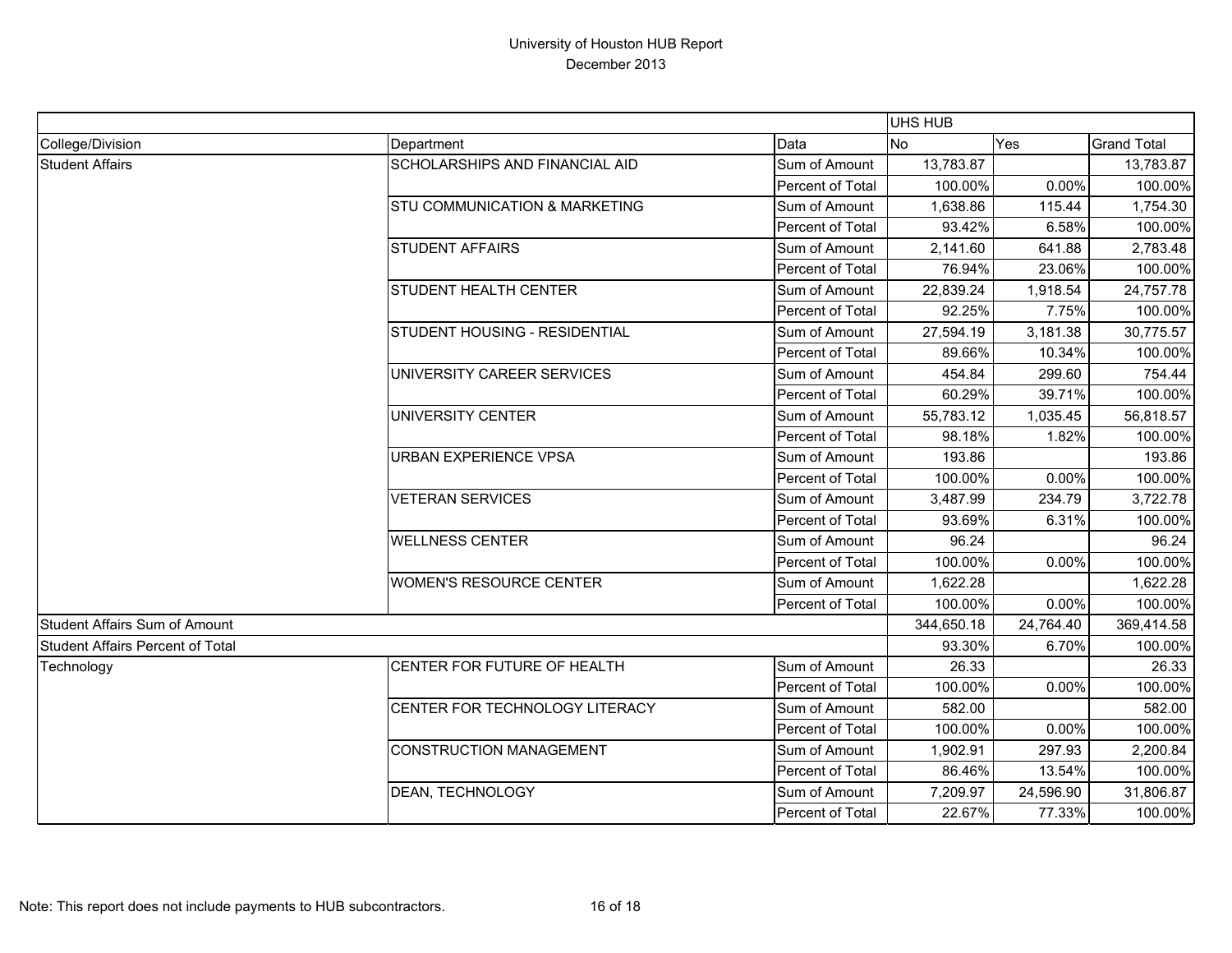|                                         |                                         |                  | UHS HUB   |            |                    |
|-----------------------------------------|-----------------------------------------|------------------|-----------|------------|--------------------|
| College/Division                        | Department                              | Data             | <b>No</b> | Yes        | <b>Grand Total</b> |
| Technology                              | <b>ENGINEERING TECHNOLOGY</b>           | Sum of Amount    | 13,344.62 | 213.49     | 13,558.11          |
|                                         |                                         | Percent of Total | 98.43%    | 1.57%      | 100.00%            |
|                                         | HUMAN DEVELOP AND CONSUMER SCI          | Sum of Amount    | 12,583.82 | 1,373.70   | 13,957.52          |
|                                         |                                         | Percent of Total | 90.16%    | 9.84%      | 100.00%            |
|                                         | <b>INFORMATION &amp; LOGISTICS TECH</b> | Sum of Amount    | 13,116.38 | 2,517.01   | 15,633.39          |
|                                         |                                         | Percent of Total | 83.90%    | 16.10%     | 100.00%            |
|                                         | TX MANUFACTURING ASSISTANCE CTR (TMAC)  | Sum of Amount    | 229.98    | 60.71      | 290.69             |
|                                         |                                         | Percent of Total | 79.12%    | 20.88%     | 100.00%            |
| <b>Technology Sum of Amount</b>         |                                         |                  | 48,996.01 | 29,059.74  | 78,055.75          |
| <b>Technology Percent of Total</b>      |                                         |                  | 62.77%    | 37.23%     | 100.00%            |
| <b>University Advancement</b>           | <b>ADVANCEMENT EVENTS</b>               | Sum of Amount    | 54.40     |            | 54.40              |
|                                         |                                         | Percent of Total | 100.00%   | 0.00%      | 100.00%            |
|                                         | <b>ANNUAL GIVING</b>                    | Sum of Amount    | 39,236.46 |            | 39,236.46          |
|                                         |                                         | Percent of Total | 100.00%   | 0.00%      | 100.00%            |
|                                         | <b>DEVELOPMENT</b>                      | Sum of Amount    | 11,441.01 | 7,655.95   | 19,096.96          |
|                                         |                                         | Percent of Total | 59.91%    | 40.09%     | 100.00%            |
|                                         | <b>DONOR &amp; ALUMNI RECORDS</b>       | Sum of Amount    | 76.75     |            | 76.75              |
|                                         |                                         | Percent of Total | 100.00%   | 0.00%      | 100.00%            |
|                                         | MARKETING-ADVANCEMENT                   | Sum of Amount    | 55,598.28 | 175.97     | 55,774.25          |
|                                         |                                         | Percent of Total | 99.68%    | 0.32%      | 100.00%            |
|                                         | PLANNED GIVING                          | Sum of Amount    | 2,375.32  | 1,060.21   | 3,435.53           |
|                                         |                                         | Percent of Total | 69.14%    | 30.86%     | 100.00%            |
|                                         | UNIVERSITY ADVANCEMENT                  | Sum of Amount    | 22,586.28 | 11,609.28  | 34,195.56          |
|                                         |                                         | Percent of Total | 66.05%    | 33.95%     | 100.00%            |
|                                         | UNIVERSITY ADVANCEMENT SUPPORT          | Sum of Amount    | 5,994.16  | 2,522.88   | 8,517.04           |
|                                         |                                         | Percent of Total | 70.38%    | 29.62%     | 100.00%            |
|                                         | UNIVERSITY COMMUNICATIONS               | Sum of Amount    | 19,403.39 | 728.91     | 20,132.30          |
|                                         |                                         | Percent of Total | 96.38%    | 3.62%      | 100.00%            |
|                                         | UNIVERSITY RELATIONS                    | Sum of Amount    | 150.08    |            | 150.08             |
|                                         |                                         | Percent of Total | 100.00%   | 0.00%      | 100.00%            |
| University Advancement Sum of Amount    |                                         | 156,916.13       | 23,753.20 | 180,669.33 |                    |
| University Advancement Percent of Total |                                         |                  | 86.85%    | 13.15%     | 100.00%            |